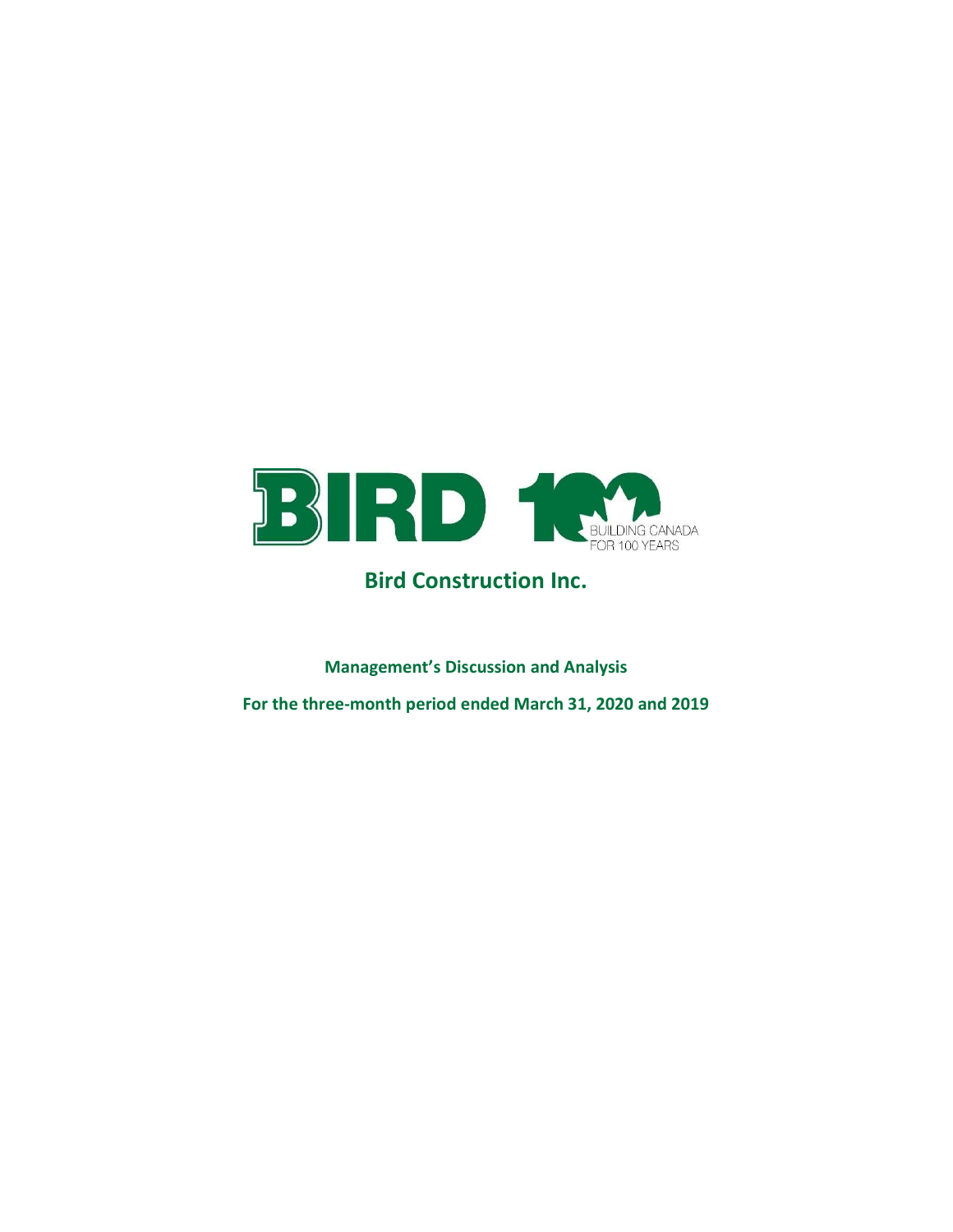# Management's Discussion and Analysis

The following Management's Discussion and Analysis ("MD&A") of Bird Construction Inc.'s ("the Company" or "Bird") financial condition and results of operations should be read in conjunction with the March 31, 2020 interim consolidated financial statements of Bird Construction Inc. This discussion contains forward-looking information, which are subject to a variety of factors that could cause actual results to differ materially from those contemplated by this information. See "Forward-Looking Information". Some of the factors that could cause results or events to differ from current expectations include, but are not limited to, the factors described under "Risks Relating to the Business" included in the Company's most current Annual Information Form dated March 10, 2020. This MD&A has been prepared as of May 12, 2020. Additional information about the Company is available through the System for Electronic Document Analysis and Retrieval (SEDAR) at www.sedar.com and includes the Company's Annual Information Form and other filings.

# TABLE OF CONTENTS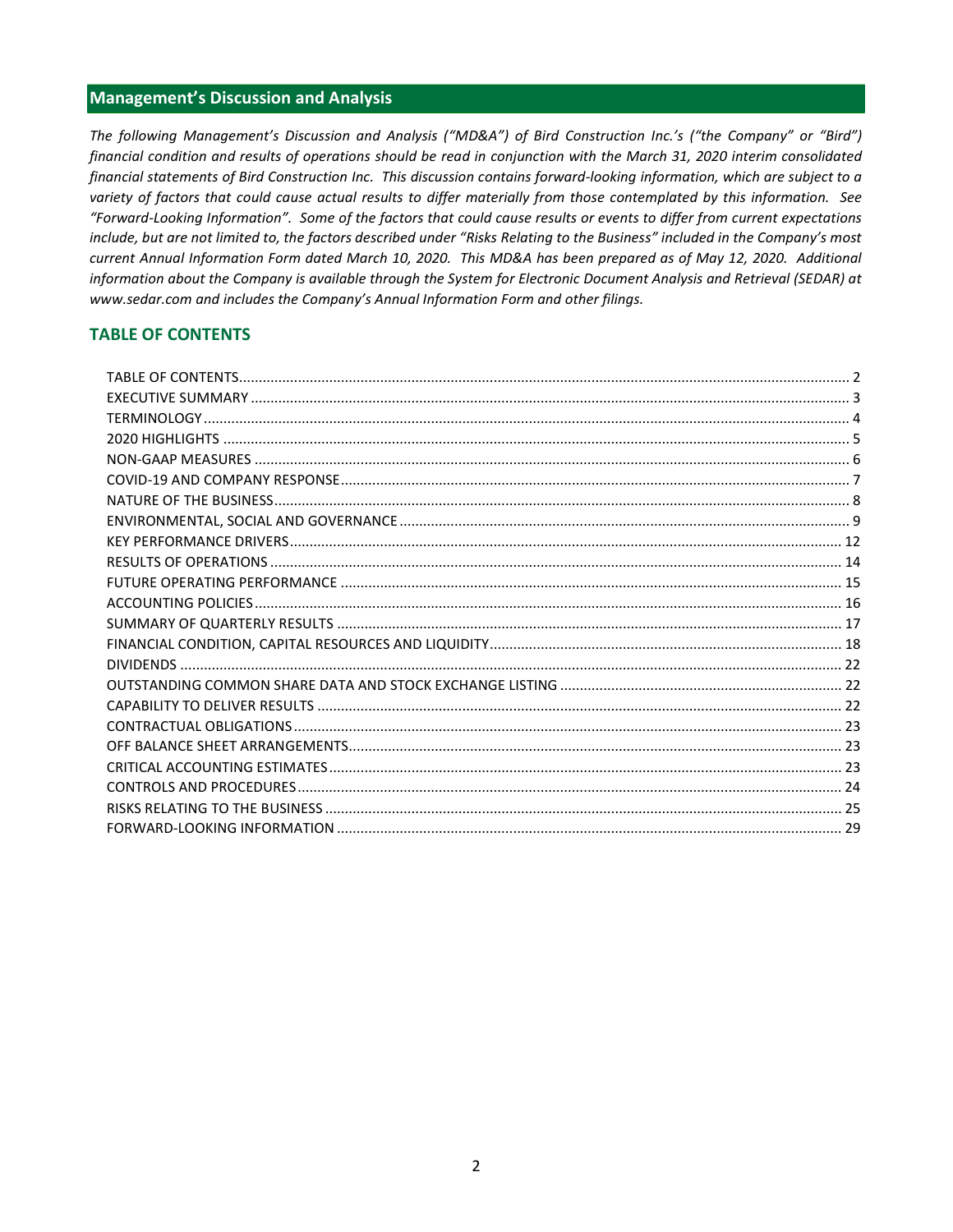# EXECUTIVE SUMMARY

| <b>EXECUTIVE SUMMARY</b>                                                  |                  |                                            |
|---------------------------------------------------------------------------|------------------|--------------------------------------------|
|                                                                           |                  | For the three-month period ended March 31, |
| (in thousands of Canadian dollars, except per share amounts)              | 2020             | 2019                                       |
| <b>Income Statement Data</b>                                              |                  |                                            |
| Revenue                                                                   | \$<br>321,646 \$ | 261,777                                    |
| Net income (loss)                                                         | 1,123            | (6, 466)                                   |
| Basic and diluted earnings (loss) per share                               | 0.03             | (0.15)                                     |
| Adjusted EBITDA <sup>(1)</sup>                                            | 7,562            | (3, 132)                                   |
| <b>Adjusted EBITDA Margin (1)</b>                                         | 2.35%            | (1.20%)                                    |
| <b>Cash Flow Data</b>                                                     |                  |                                            |
| Net decrease in cash and cash equivalents                                 | (36,002)         | (51, 531)                                  |
| Cash flows from operations before changes in non-cash working capital (2) | 7,059            | (5,687)                                    |
| Additions to property and equipment (3)                                   | 2,327            | 3,352                                      |
| Cash dividends paid                                                       | 4,145            | 4,145                                      |
| Cash dividends declared per share                                         | 0.10             | 0.10                                       |
| <b>Balance Sheet Data</b>                                                 | March 31, 2020   | December 31, 2019                          |
| Total assets                                                              | 821,605          | 856,787                                    |
| Working capital                                                           | 75,033           | 80,503                                     |
| Loans and borrowings (current and non-current)                            | 55,243           | 40,621                                     |
| ROU Liabilities (current and non-current)                                 | 29,867           | 31,100                                     |
| Shareholders' equity                                                      | 124,652          | 127,720                                    |

(1) Adjusted EBITDA and Adjusted EBITDA Margin are non-GAAP measures and do not have standardized meanings under IFRS.<br>See "Non-GAAP Measures"<br>(2) Refer to the consolidated statement of cash flows

See "Non-GAAP Measures"

 $^{(3)}$  Includes computer software purchases classified as intangible assets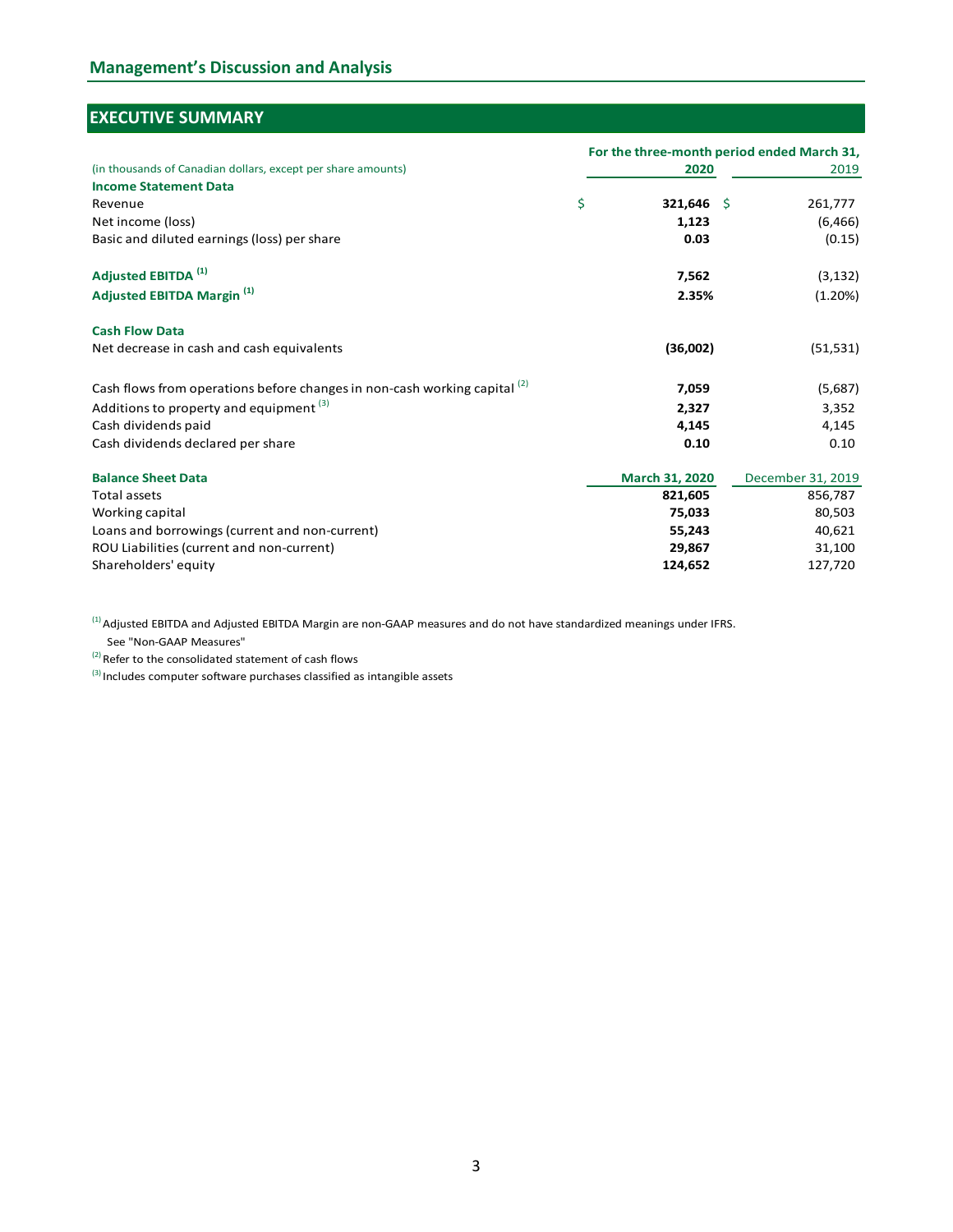# **TERMINOLOGY**

Throughout this report, management uses the following terms not found in International Financial Reporting Standards (IFRS) and which do not have a standardized meaning. Therefore, these terms may not be comparable with similar terms presented by other companies and require definition:

- "Adjusted EBITDA" represents earnings before interest, taxes, depreciation and amortization, finance and other costs, finance income, impairment of property and equipment, impairment of goodwill and intangible assets, gain or loss on sale of property and equipment, restructuring and severance costs outside of normal course, and acquisition-related and integration costs.
- "Adjusted EBITDA Margin" is the percentage derived by dividing Adjusted EBITDA by construction revenue.
- "Gross Profit Percentage" is the percentage derived by dividing gross profit by construction revenue. Gross profit is calculated by subtracting construction costs from construction revenue.
- "Backlog" (also referred to in the construction industry as "work on hand") is the total value of all contracts awarded to the Company, less the total value of work completed on these contracts as of the date of the most recently completed quarter. This includes all contracts that have been awarded to the Company whether the work has commenced or will commence in the normal course. It includes all the Company's remaining performance obligations in its contracts with its clients. It does not include amounts for variable consideration that are constrained, agency relationship construction management projects, and estimated future work orders to be performed as part of master services agreements.
- "Pending Backlog" is the total potential revenue of awarded but not contracted projects including where the Company has been named preferred proponent, where a contract has not been executed and where the letter of intent or agreement received are non-binding. It may also include amounts for agency relationship construction management projects, pre-construction activities and estimated future work orders to be performed as part of master services agreements. Management does not provide any assurance that a contract will be finalized, or revenue recognized in the future.
- "Lost Time Incident Frequency" or "LTI Frequency" is the number of lost time incidents recorded per 200,000 manhours of work by Bird employees.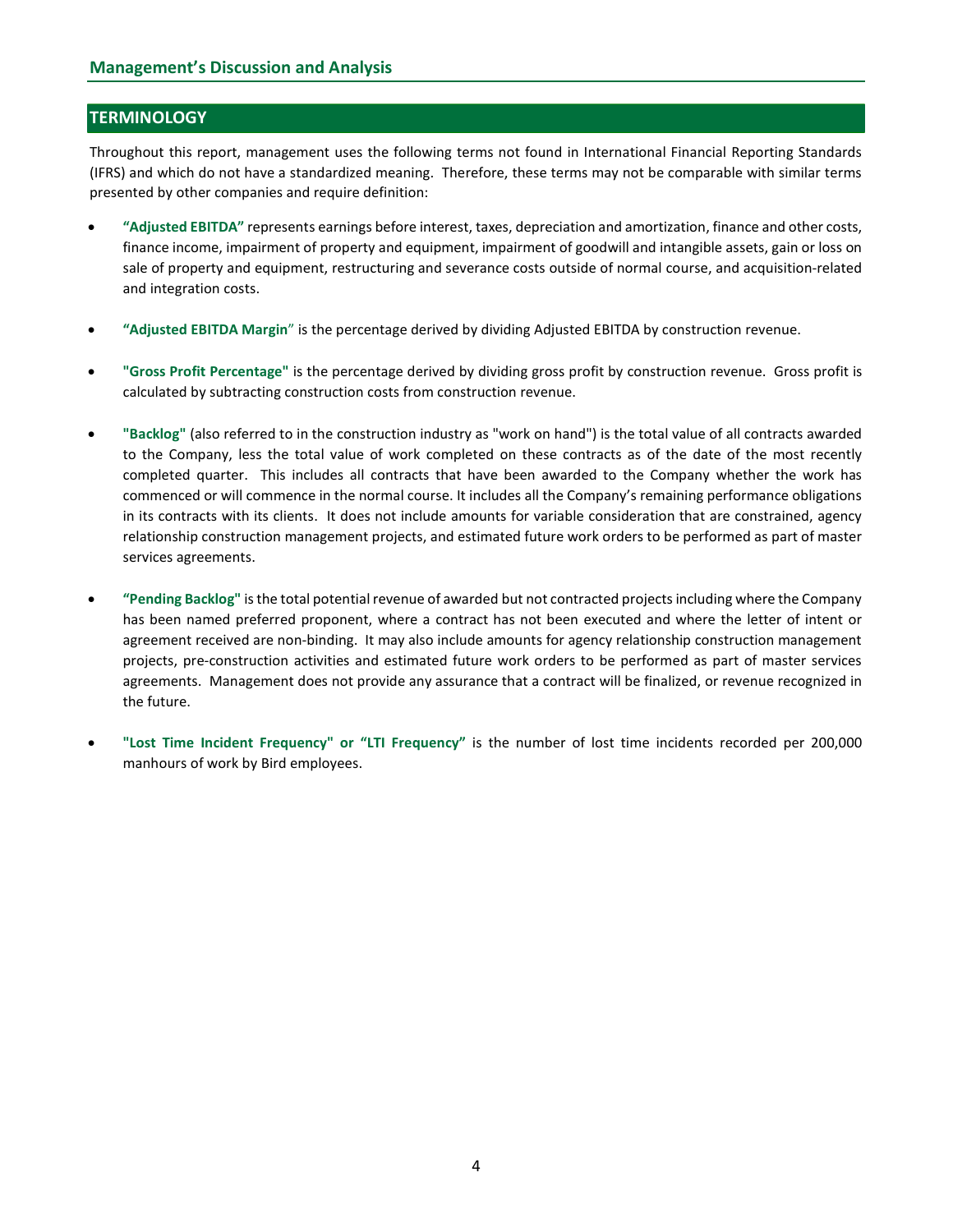# 2020 HIGHLIGHTS

- During the first quarter of 2020, the Company recorded net income of \$1.1 million on construction revenue of \$321.6 million compared with a net loss of \$6.5 million on \$261.8 million of construction revenue in 2019. The 22.9% yearover-year increase in revenue in the first quarter was driven by growth in the industrial work program, while the commercial and institutional work program was effectively flat. The year-over-year increase in first quarter net income is reflective of the improvement in earnings attributable to the mix of higher margin industrial work program. The first quarter of 2019 was negatively impacted by a Public Private Partnership ("PPP") project that had performance issues and incurred additional cost due to design related scope growth and acceleration expenses. There were substantial changes to the scope of the project requested by the client that are in commercial negotiation. This PPP project achieved substantial performance in the first quarter of 2020.
- Adjusted EBITDA and Adjusted EBITDA Margin in the first quarter of 2020 were \$7.6 million and 2.35%, respectively. Adjusted EBITDA increased \$10.7 million from the Adjusted EBITDA of negative \$3.1 million in the first quarter of 2019. Adjusted EBITDA Margin increased 355 basis points from the Adjusted EBITDA margin of negative 1.20% recorded in the first quarter of 2019. The year-over-year improvement was driven by an increase in gross profit due to the revenue mix, and the impact of increased costs on a certain contract incurred in 2019 that did not recur in 2020.
- The COVID-19 pandemic has added uncertainty to the construction industry as each provincial government has responded with different measures to address the threat to public health. The duration of these measures is unknown and the corresponding impacts to our workforce, supply chain and project sites are key variables that have uncertainty as a result. The financial results of first quarter 2020 were generally not impacted by the COVID-19 pandemic, but the Company has seen impacts in April and early May related to temporary project shutdowns and reduced productivity on project sites. The health and safety of the Company's employees is paramount and, as a result of the pandemic, has increased health and safety initiatives such as physical distancing and added additional measures to normal safety protocols. The situation remains extremely fluid; however, the Company is well-positioned to respond to fluctuating scenarios in the near term.
- In 2020, the Company secured \$220.8 million of new contract awards and change orders and executed \$321.6 million of construction revenues. The Backlog of \$1,426.6 million for the Company at March 31, 2020, increased 11.2% from the \$1,283.1 million Backlog a year ago. However, Backlog decreased by \$120.8 million, or 7.8% from the \$1,547.4 million of Backlog recorded at December 31, 2019 as awards expected in the first quarter of 2020 were delayed as a result of the COVID-19 pandemic.
- In 2020, cash and cash equivalents decreased \$36.0 million, before the effects of foreign exchange, to \$144.4 million from \$180.3 million at the end of 2019. Most of the changes in cash and equivalents during the period relate to changes in the non-cash net current asset/liability position which can fluctuate significantly in the normal course of business. The Company drew \$16.3 million from one of its committed bank facilities in the quarter for working capital purposes.
- The Board has declared an eligible dividend of \$0.0325 per common share for May 2020 and, as it is meeting monthly through the COVID-19 crisis, will communicate dividend declaration monthly on a go forward basis.
- Subsequent to quarter end, the Company announced the award of the Eric Hamber Secondary School Replacement Project in Vancouver, British Columbia for approximately \$92 million, under a design-build contract.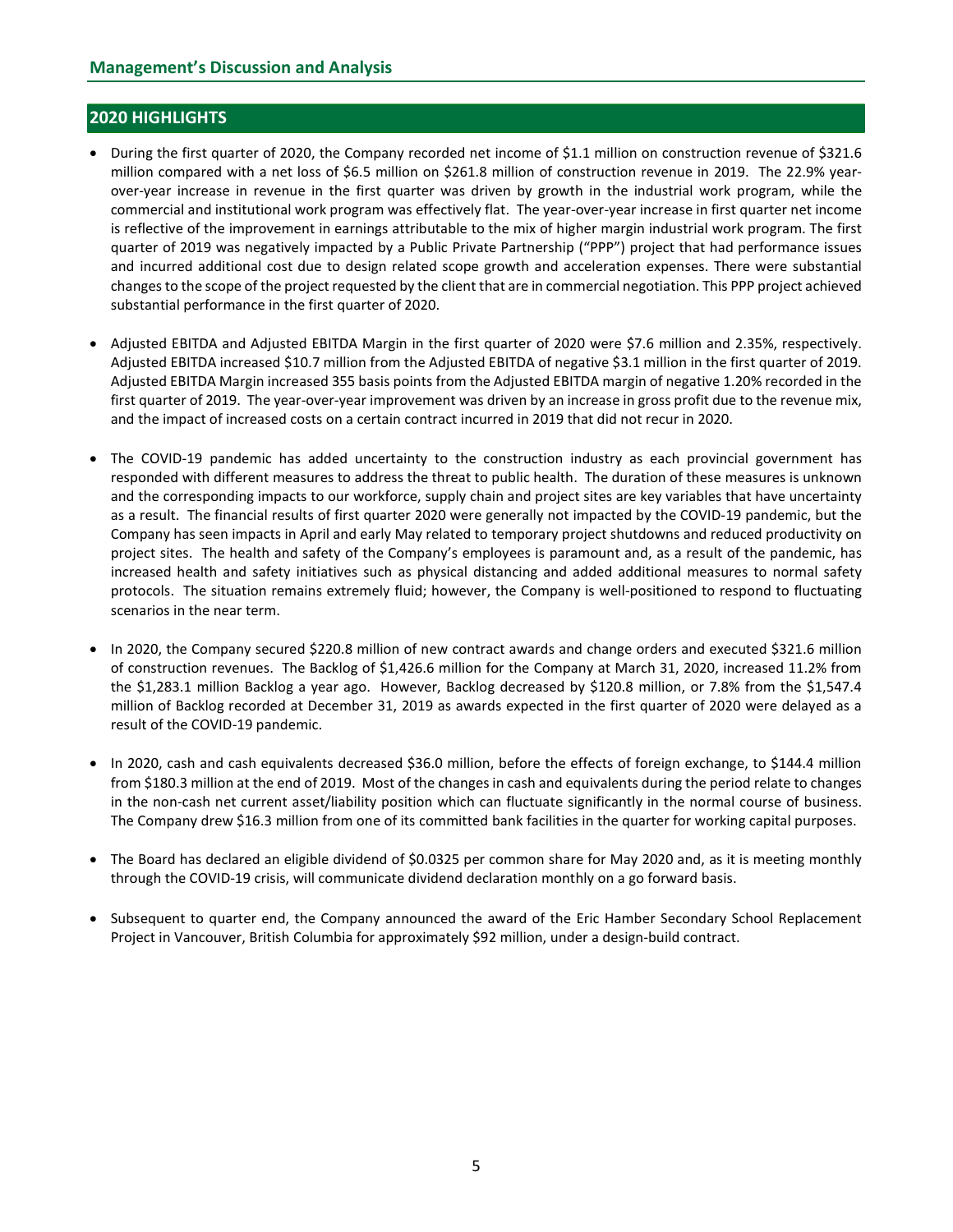# NON-GAAP MEASURES

#### Adjusted EBITDA

| Adjusted EBITDA and Adjusted EBITDA Margin have no standardized meaning prescribed by GAAP and are considered non-                                                                                                  |                                            |                   |
|---------------------------------------------------------------------------------------------------------------------------------------------------------------------------------------------------------------------|--------------------------------------------|-------------------|
| GAAP measures. Therefore, these measures may not be comparable with similar measures presented by other companies.                                                                                                  |                                            |                   |
| Management uses Adjusted EBITDA to assess the operating performance of its business. Management believes that                                                                                                       |                                            |                   |
| investors and analysts use Adjusted EBITDA, it may provide predictive value to assess the on-going operations of the                                                                                                |                                            |                   |
| business and it provides a more consistent comparison between financial reporting periods.                                                                                                                          |                                            |                   |
| <b>Adjusted EBITDA</b>                                                                                                                                                                                              |                                            |                   |
|                                                                                                                                                                                                                     | For the three-month period ended March 31, |                   |
| (in thousands of Canadian dollars, except percentage amounts)                                                                                                                                                       | 2020                                       | 2019              |
|                                                                                                                                                                                                                     |                                            |                   |
| Net income (loss)                                                                                                                                                                                                   | \$<br>1,123                                | (6, 466)          |
| Add: Income tax expense (recovery)<br>Add: Depreciation and amortization                                                                                                                                            | 418<br>3,868                               | (2, 395)<br>3,219 |
| Add: Finance and other costs                                                                                                                                                                                        | 3,094                                      | 1,452             |
| Less: Finance income                                                                                                                                                                                                | (766)                                      | (578)             |
| Add: Loss (gain) on sale of property and equipment                                                                                                                                                                  | (175)                                      | (235)             |
| Add: Restructuring and severance costs <sup>(1)</sup>                                                                                                                                                               |                                            | 1,871             |
| <b>Adjusted EBITDA</b>                                                                                                                                                                                              | 7,562<br>Ŝ.                                | (3, 132)          |
|                                                                                                                                                                                                                     |                                            |                   |
| Adjusted EBITDA Margin <sup>(2)</sup>                                                                                                                                                                               | 2.35%                                      | (1.20%)           |
| <b>Notes</b>                                                                                                                                                                                                        |                                            |                   |
|                                                                                                                                                                                                                     |                                            |                   |
| $(1)$ Restructuring and severance costs did not meet the criteria to be classified under restructuring costs as defined in accordance with IFRS.<br><sup>(2)</sup> Calculated as Adjusted EBITDA divided by Revenue |                                            |                   |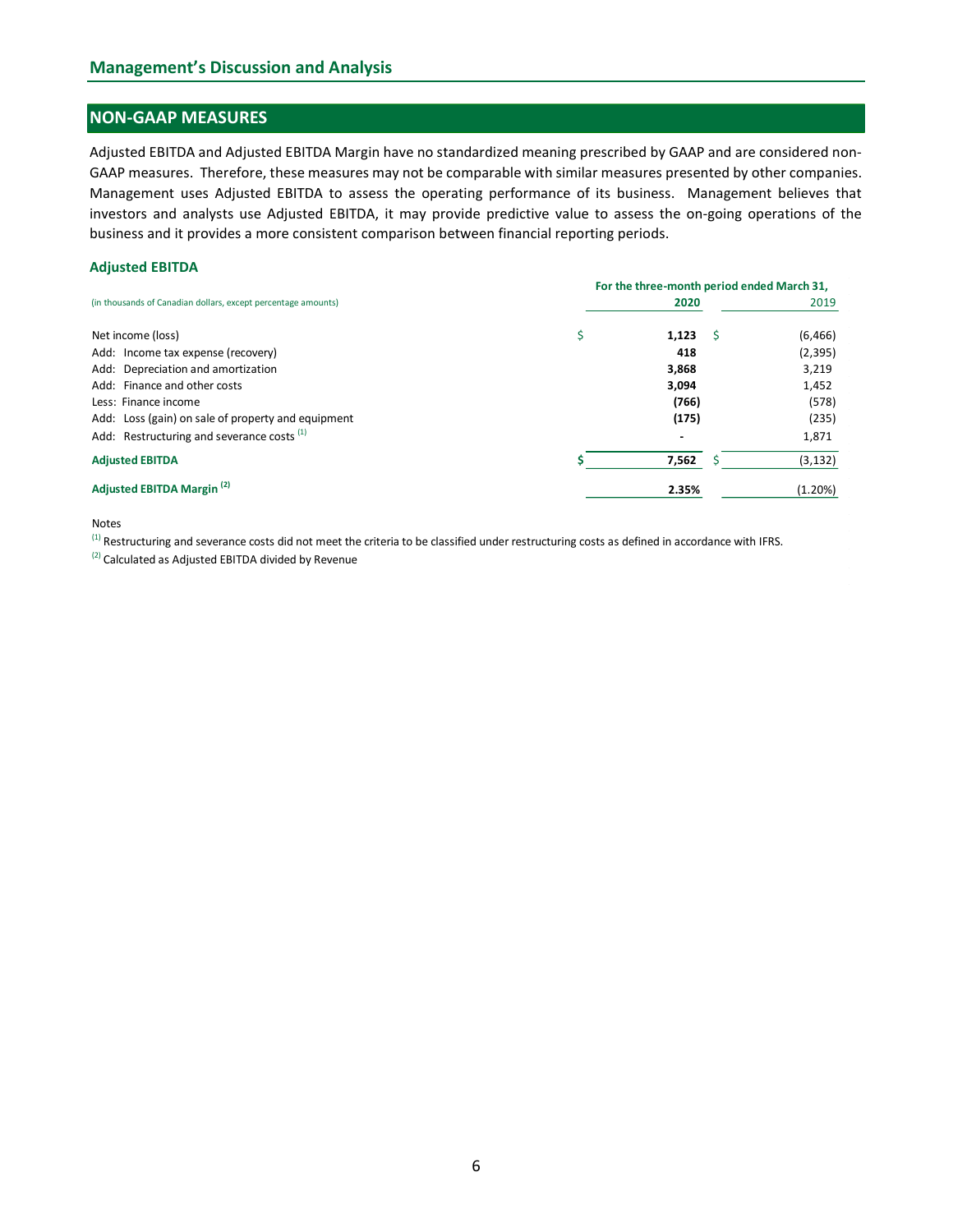### COVID-19 AND COMPANY RESPONSE

On March 11, 2020 the World Health Organization ("WHO") declared a global pandemic ("COVID-19 pandemic" or "the pandemic") due to contagiousness of the novel coronavirus and the severe respiratory disease, COVID-19, that could be developed after contracting the virus. The COVID-19 pandemic has added uncertainty to the industry as each provincial government has responded with different measures to address the public health threat. The duration of these measures is currently unknown and the corresponding impacts to our workforce and to our project sites are key variables that have uncertainty as a result. The first quarter financial performance of the Company was generally not impacted by the pandemic, but the Company has seen impacts in April and early May related to temporary project shutdowns and reduced productivity on project sites as a result of physical distancing and additional health and safety measures added to our normal protocols. The situation remains very fluid and the Company is well-positioned to respond to fluctuating scenarios in the near term.

Our highest priority is always to protect the health and safety of our employees. The Company acted quickly to implement a pandemic response plan combined with a rigorous COVID-19 health and safety program which meets or exceeds guidance from applicable public health authorities.

The response plan includes best practices for managers, self-assessment tools, enhanced cleaning protocols and hygiene measures, physical distancing practices, new COVID-19 measure audits and a complete proximity activity hazard management process including additional personal protective equipment requirements. Strategies to reduce concentrations of site workers such as staggered start times, breaks and lunch times have been implemented on construction sites.

The Company has also created online COVID-19 information centres for employees and managers to ensure all team members are kept informed as the situation evolves. Remote work practices facilitated by information technology have been implemented across all offices. The Company continues to communicate on a regular basis with all employees and has highlighted the additional support offered by the provider of the Employee and Family Assistance Program (EFAP) to support employees and their families during this time.

The Company was proactive in managing its cost structure and balance sheet by implementing precautionary measures to position itself in the event of a prolonged impact to the business by instituting a temporary reduction in salary in mid-April for the Board of Directors, executives and non-project related employees. Where projects have been temporarily slowed down or suspended by the client or by a provincial government, the Company has implemented temporary layoffs. Additionally, the Company has also reduced discretionary spending and deferred capital expenditures where possible out of an abundance of caution. All these efforts contribute to a strengthened financial position should the pandemic run longer than expected or if a second wave of COVID-19 occurs.

The Executives and Directors want to acknowledge the efforts and sacrifices that our employees have made to ensure that the Company is operating safely and effectively, delivering upon its project commitments through these unprecedented times.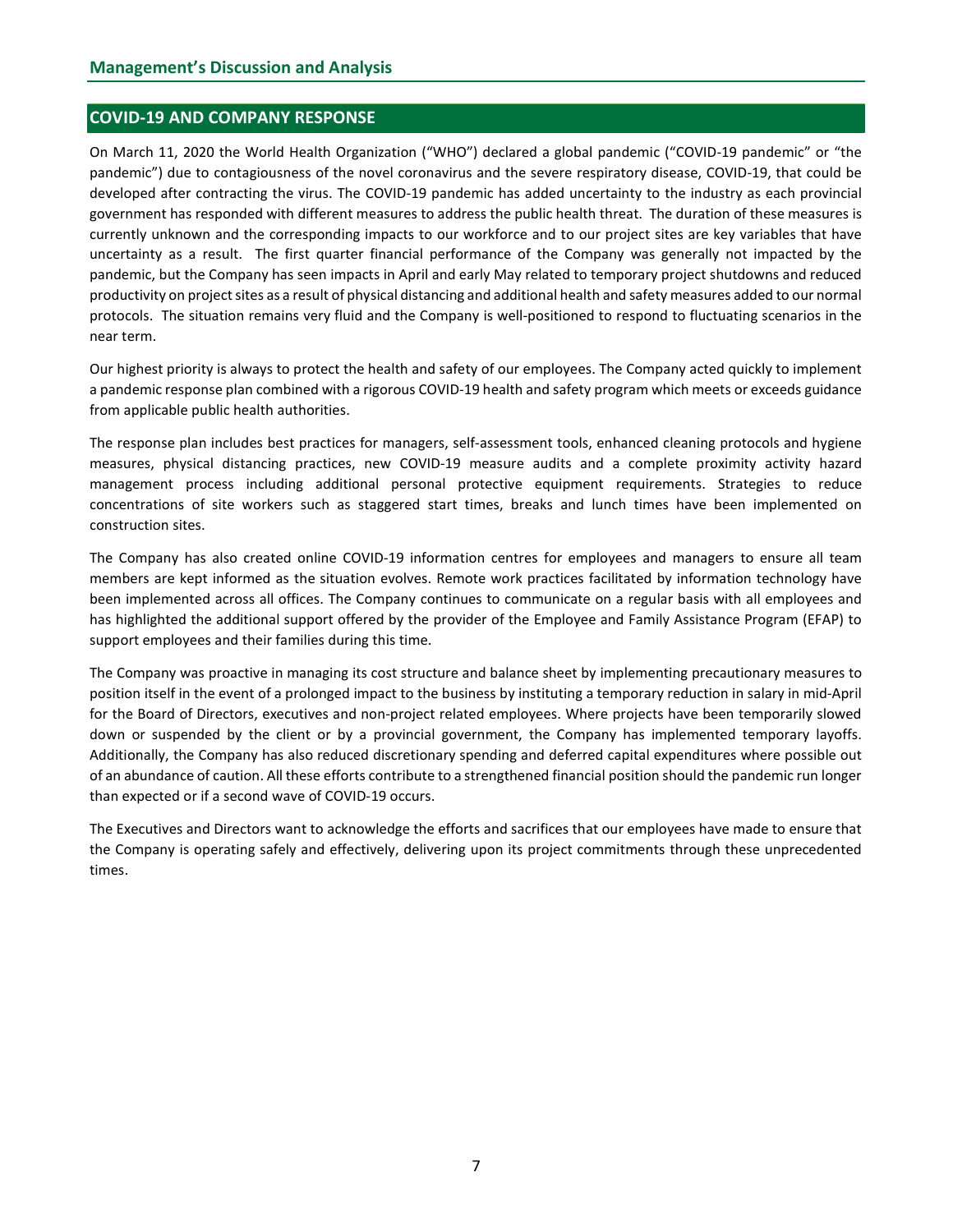# NATURE OF THE BUSINESS

The Company operates as a general contractor in the Canadian construction market with offices in St. John's, Halifax, Saint John, Wabush, Montreal, Ottawa, Toronto, Winnipeg, Calgary, Edmonton, and Vancouver with headquarters in Toronto and Edmonton. The Company and its predecessors have been in operation for 100 years. The Company focuses primarily on projects in the industrial, commercial and institutional sectors of the general contracting industry.

Within the industrial sector, Bird constructs industrial buildings and performs civil construction operations including site preparation, concrete foundations, metal & modular fabrication, mechanical process work, underground piping and earthwork for clients primarily operating in the oil and gas, liquefied natural gas ("LNG"), mining and nuclear sector. Within the institutional sector, Bird constructs hospitals, post-secondary education facilities, schools, prisons, courthouses, government buildings, retirement and senior housing, as well as environmental facilities that include water and wastewater treatment centres, composting facilities and biosolids treatment and management facilities. Within the commercial sector, Bird's operations include the construction and renovation of shopping malls, big box stores, office buildings, hotels and selected mixed-use high-rise condominiums and apartments.

The Company has developed expertise in the construction of vertical elements and overall management of transportation related projects and will continue to enhance our abilities in this market. Bird also invests equity in PPP projects to support construction operations. In all sectors, Bird contracts with its clients using a combination of fixed price, unit price, designbuild, alternative finance projects, Public Private Partnerships ("PPP"), cost reimbursable (such as cost plus, construction management and integrated project delivery methods).

While Bird self-performs some elements of its projects, particularly in the industrial market and in conjunction with its civil construction and contract mining operations, a significant portion of the overall construction risk rests with Bird's subcontractors. The scope of work of each subcontractor is generally defined by the same contract documents that form the basis of the Company's agreements with its clients. The terms of the agreements between the Company and its clients are generally replicated in the agreements between the Company and its subcontractors. These "flow-down" provisions substantially mitigate the risk borne by the Company. Depending on the value of the work, the Company may require bonds or other forms of contract security including enrolling our subcontractors in Bird's subcontractor default insurance program which should mitigate exposure to possible additional costs should a subcontractor not be able to meet its contractual obligations. Bird's primary constraint on growth is the ability to secure new work at reasonable margins and the availability of qualified professional staff who can be assigned to manage the projects.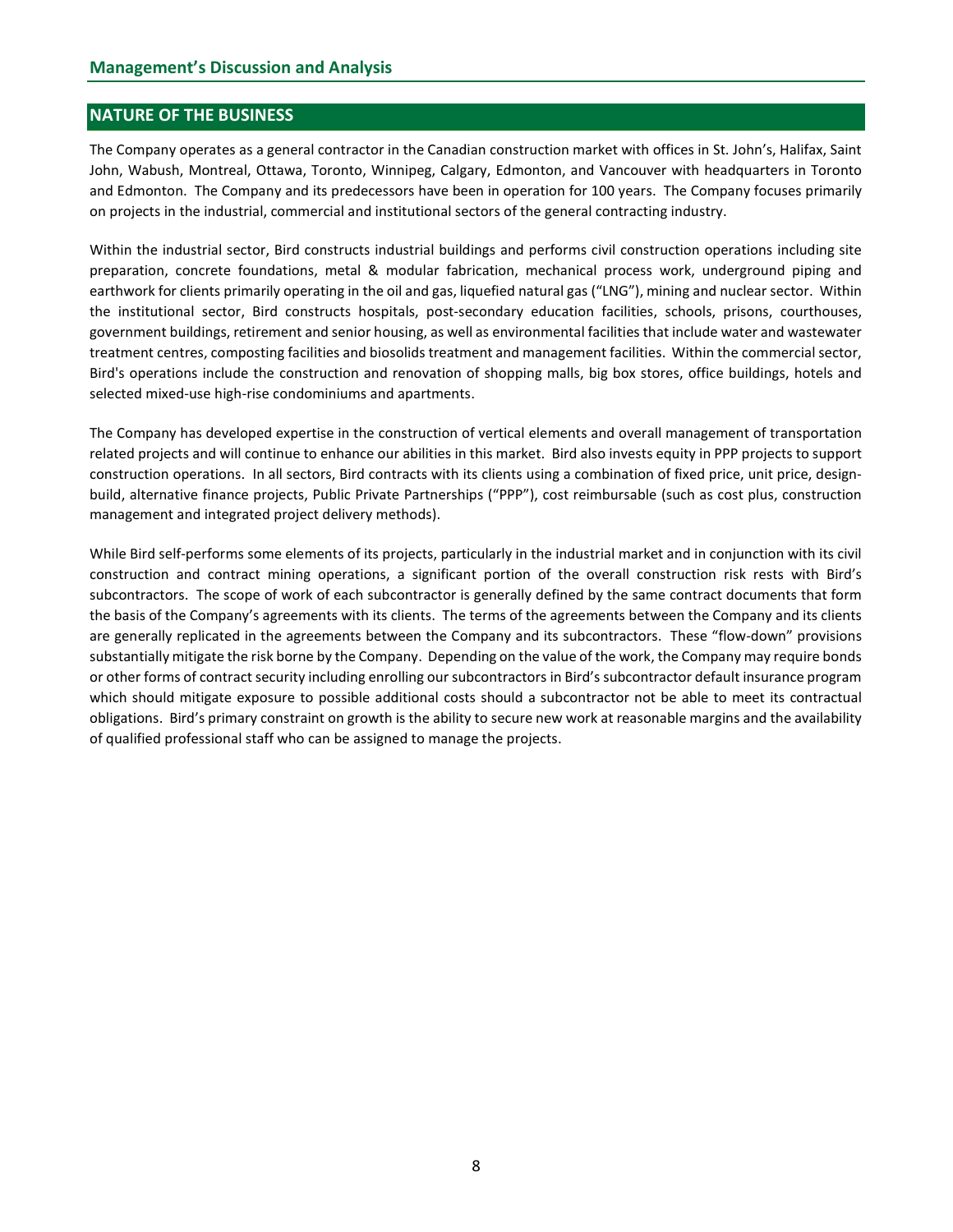# ENVIRONMENTAL, SOCIAL AND GOVERNANCE

Bird has always been committed to the communities in which we live, work, and build. For 100 years, we have been working to make a positive impact and our employees are passionate about helping us be good corporate citizens and stewards of the environment.

#### Environment and Sustainability

Bird is active in sustainable construction and protecting our environment and prides itself in building an impressive resume of renewable energy projects. Much like the rigor we have put into our Safe Production strategy and building a strong safety culture, we believe sustainability and taking the environment seriously in how we work is important. It not only makes sense from the perspective of running a profitable business and generating a return for shareholders, but it is also a moral obligation. To date, there have been three key areas of focus for Bird in which significant progress has been made at the project level.

- Many of the buildings we construct across the country have attained a Leadership in Energy and Environmental Design ("LEED") certification. To achieve a LEED certification, points are earned for sustainability and resource-efficiency. For example, the company sorts and tracks the construction waste on project sites that gets diverted from landfills for recycling. This includes wood, gypsum, metal, and paper. In addition, all our PPP/Alternative Finance projects have a component of energy performance as an owner-driven requirement. Bird delivers projects that are designed and built with the environment in mind and has also achieved certification for projects under the Green Globes green building rating system.
- The Company's investment in modular construction, through its ownership stake in Stack Modular, contributes to Bird's overall environmental performance. Modular construction is an inherently greener process than conventional construction as it generates far less construction waste. It also minimizes site disturbances, including less noise, less dust and reduced road traffic movements, while consuming less energy during the construction process. Additionally, modular construction provides a superior building envelope with improved energy efficiency, which also helps achieve LEED certification.
- Mass Timber projects present an opportunity for greener buildings by using a renewable resource as a primary construction material. Furthermore, through sustainable forestry, wood-based materials capture carbon and therefore offset total CO2 emissions. Bird has built one of the strongest resumes in the country in mass timber projects, and the company aims to continue being a leader in this sector.

#### Social Responsibility

As befitting of a Company that started out as a family business, critical to Bird's successful growth is our continued commitment to the health and safety of the employees and other stakeholders who work on our sites and in our offices every day. This is a critical component of our operational strategy, a core company value, and a key corporate social responsibility.

At Bird, we understand that a corporate commitment to health and safety yields tremendous dividends in both business and human capital. In addition to reducing related health and safety costs and reducing the frequency and severity of workrelated personal injuries and property damage, a robust health and safety program leads to greater engagement of our employees and other stakeholders. This, in turn, produces a stronger commitment to product and service quality, improved productivity and client satisfaction.

From project planning to execution, through ongoing communication, documentation, orientation, training, and review and analysis, we seek to ensure continuous improvement in all facets of our operations. This approach better prepares and supports all our workers and managers to act as safety leaders in the construction industry.

In a highly competitive business environment, resourcing remains one of the greatest challenges facing the construction industry. Bird's commitment to the health and safety of our employees and partners enhances both employee recruitment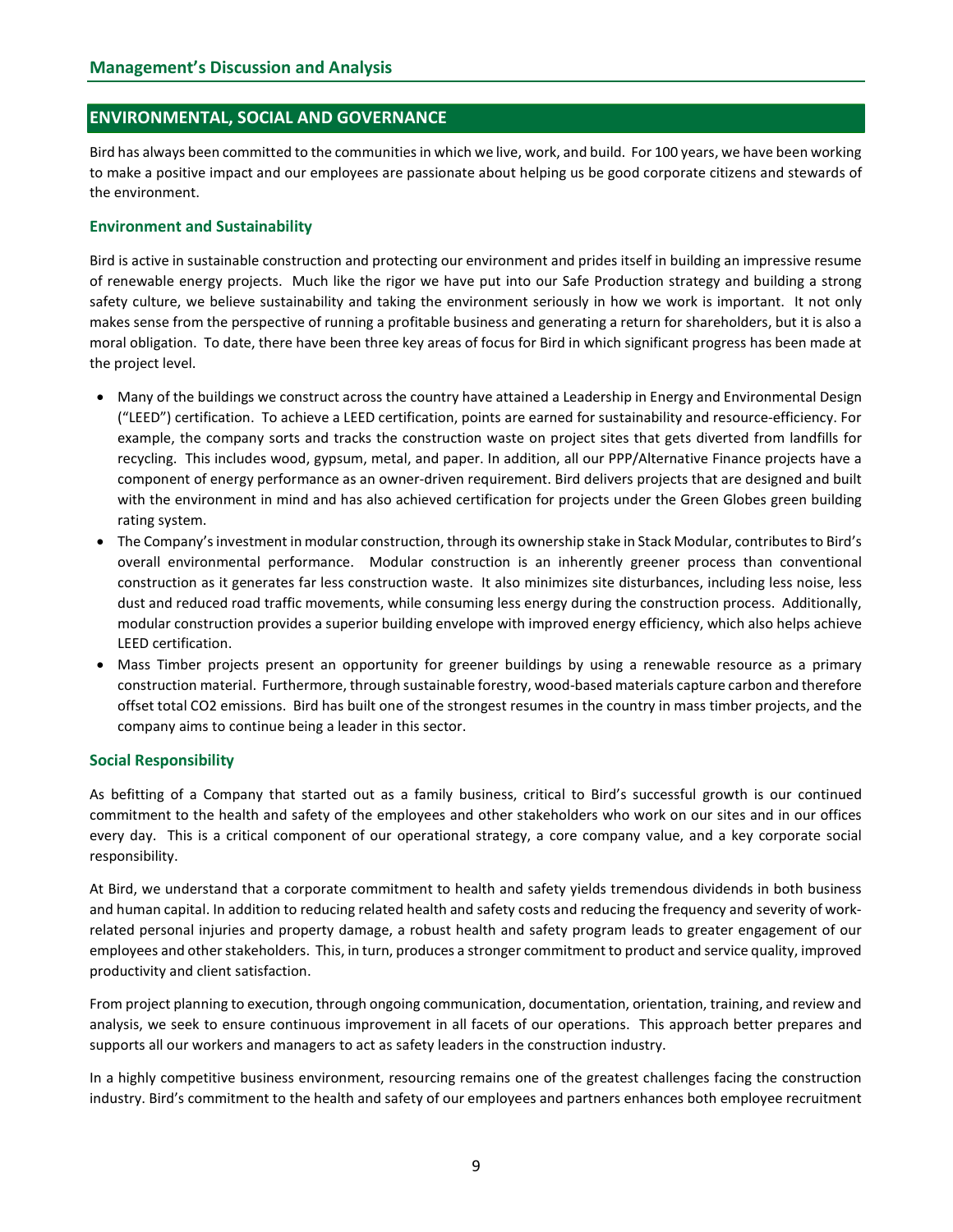and retention and serves to provide a strategic competitive advantage, allowing us to continue to successfully pursue and execute challenging work.

Community engagement and social responsibility is also a key focus area for Bird and our employees. We direct our efforts towards youth and education initiatives, community sponsorship, health and wellness in the community, and Indigenous engagement.

The Company's approach to Indigenous relations is closely aligned with the core values of the company to operate with integrity, provide stewardship, and invest in people. Bird is committed to building capacity within Indigenous business communities and investing in community programs that support Indigenous skills development, including offering a variety of post-secondary scholarships and bursaries. The Company adopted a National Indigenous Engagement Policy to ensure a consistent and culturally appropriate approach across all operations and has instituted a mandatory Indigenous Cultural Awareness Training Program for all employees, which is also available to subtrades.

Bird is proud to be part of the Canadian Council for Aboriginal Business' Progressive Aboriginal Relations (PAR) certification process, which confirms corporate performance in Indigenous relations and indicates to communities that participating companies are good business partners, a great place to work, and committed to prosperity in Indigenous communities. Bird's membership in the Aboriginal Procurement Champions Group provides assurance that procurement opportunities are made available to businesses that are independently pre-certified as at least 51 per cent Indigenous owned and controlled.

# **Governance**

The Board of Directors and the Management of the Company are committed to a strong corporate governance framework. As a public company whose securities are traded on the Toronto Stock Exchange, the company's Board of Directors has adopted, as its approach to corporate governance, the guidelines set out in National Instrument 58-101 - Disclosure of Corporate Governance Practices, National Instrument 52-110 – Audit Committees, and National Policy 58-201 - Corporate Governance Guidelines.

A strong culture of ethical conduct is central to good governance at Bird. The Company and its Board are committed to conducting their activities in accordance with the highest standards of business ethics. These standards are intended to provide guidance regarding ethical issues, to assist in recognizing and dealing with ethical issues, to provide mechanisms to report unethical conduct, and to help foster a culture of honesty and accountability.

The Director Code of Ethics requires that the company's Directors disclose any potential or actual conflict of interest to ensure independent judgment regarding Board discussions and decision making. In the event of any potential or actual conflict of interest by a Director in relation to a Board matter, the Director will withdraw from the deliberations and not vote upon such matter. The Board has also approved the following written codes and policies applicable to all employees: Employee Code of Ethics, Anti-Bribery and Corruption Policy, Insider Trading and Blackout Policy and Whistleblower Policy.

The Board and its committees have adopted governance best practices including:

- Recognition of the benefits of promoting Board diversity. Diverse perspectives contribute to innovation and growth opportunities, and the Board believes that diversity may be achieved through a range of factors including gender diversity, diverse skills and experiences, regional diversity and industry diversity.
- The Whistleblower Policy gives employees and others the opportunity to report any potential violations of regulatory matters including accounting, financial reporting, securities laws, and financial audit matters, as well as matters relating to business practices including conflicts, business, professional and personal ethics and other matters set out in the company's Ethics Policies. The Board has discretion to hire independent advisors (including outside legal counsel, independent auditors and others) to help investigate any matter.
- Regular in-camera meetings, without officers and management present. These sessions enable the Board and committees to discuss issues in a candid and independent manner without the influence of senior management. To make sure the Board functions independently of management, the Board has the flexibility to retain and to meet with external consultants without the presence of management whenever the Board sees fit.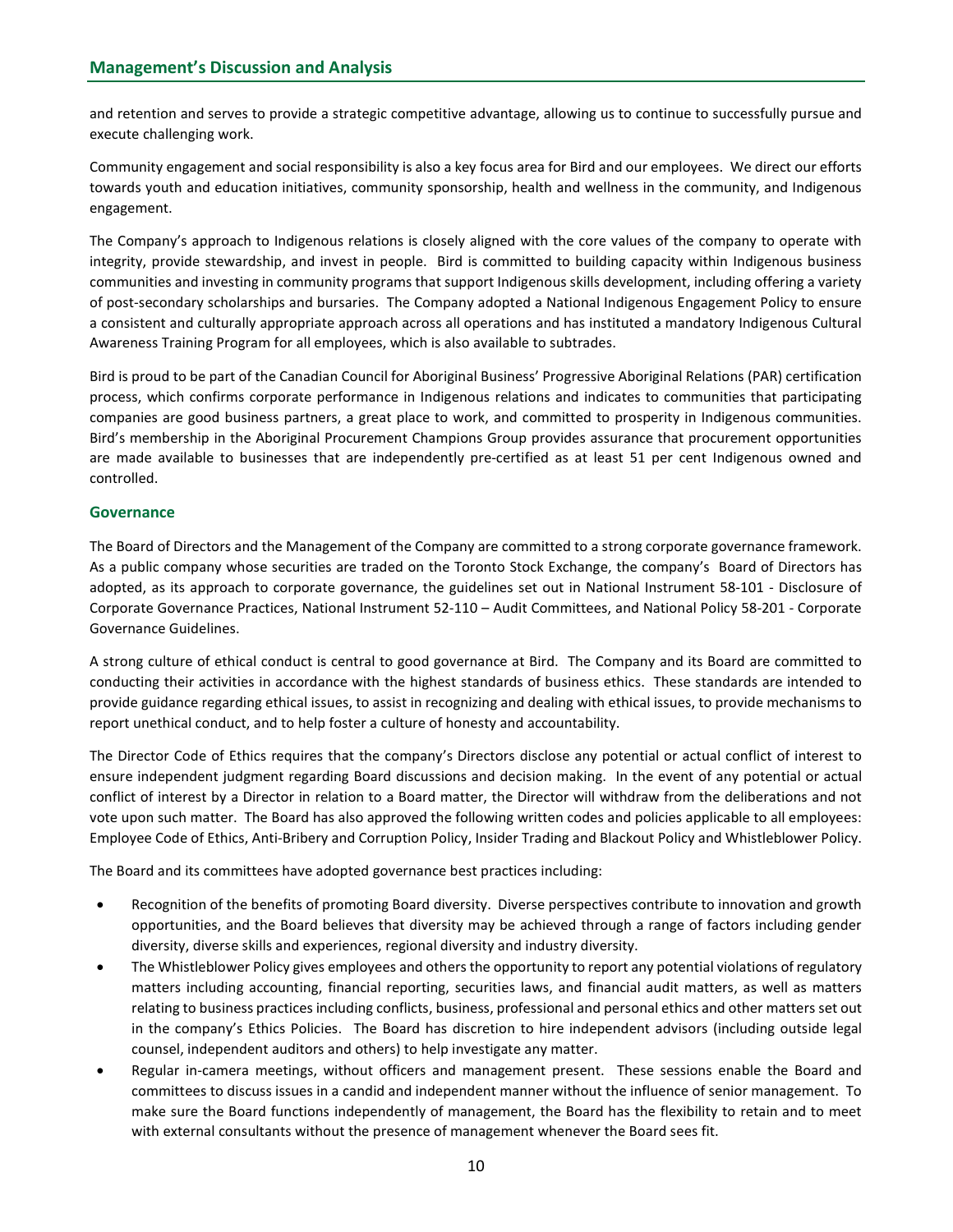Conducting performance evaluations of the Board, the Audit Committee, the Human Resource, Safety and Governance Committee ("HRS&G"), each of their chairs and individual Directors on a regular basis. In 2019, each of the Directors completed confidential questionnaires to evaluate the effectiveness of the Board, its committees and the Directors, and made recommendations for improving performance. The chair of the Board and the chair of the HRS&G Committee also conducted informal discussions with each individual Director.

Now more than ever, companies are being called upon to be leaders in environmental, social, and governance initiatives. Bird endeavors to be at the forefront of industry efforts to be responsible, responsive, and innovative corporate citizens. More information can be found in our Management Information Circular.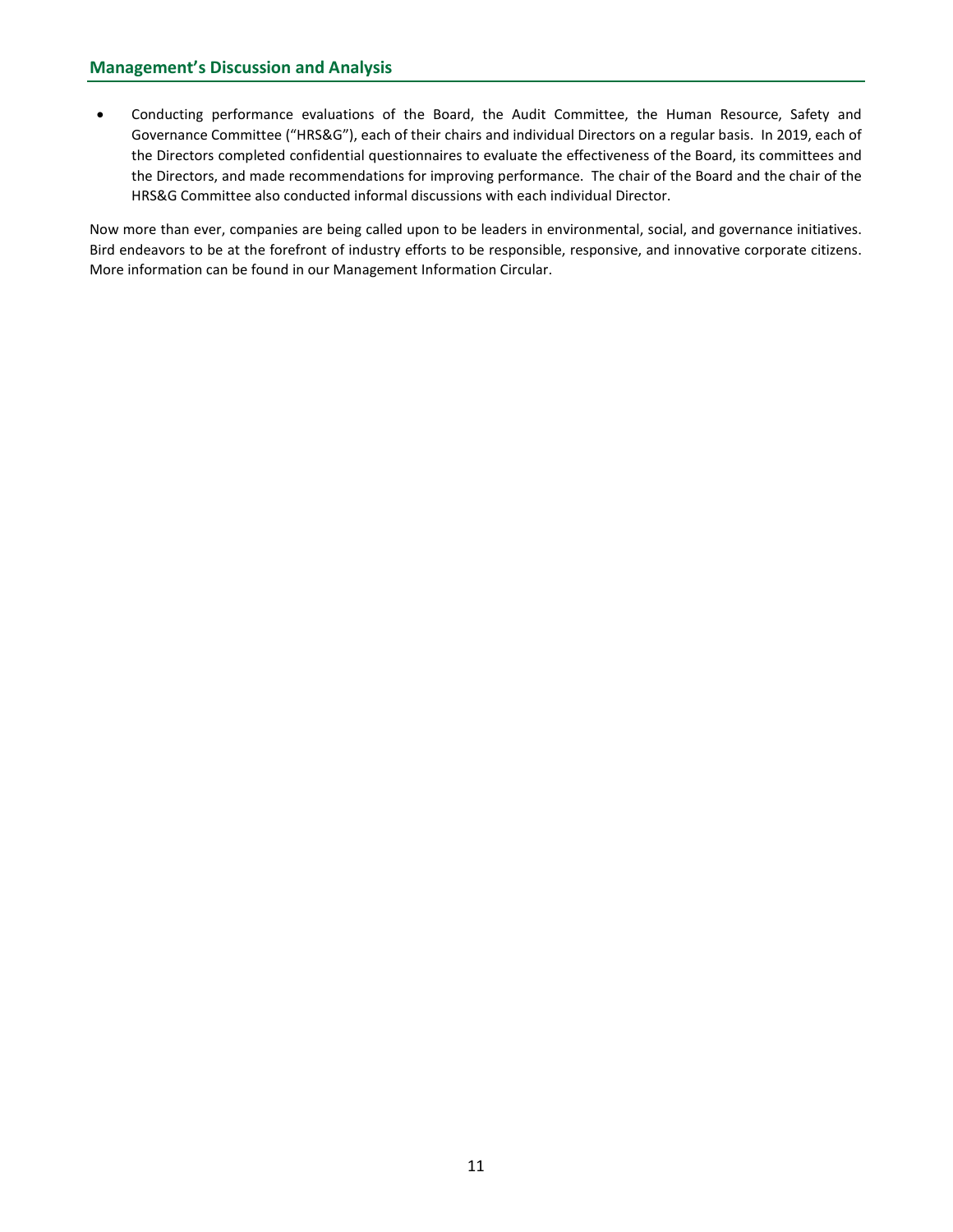# KEY PERFORMANCE DRIVERS

#### Securements, Pending Backlog and Backlog

Securing profitable construction contracts and then controlling the costs during the execution of that work are the key drivers of success for the Company. To achieve this, new work must be available, which is a function of the general state of the economy. In periods of strong economic growth, capital spending will generally increase and there will be more opportunities available in the construction industry. In economic downturns, fewer opportunities typically exist and competition for those opportunities becomes even more intense, generally resulting in lower Gross Profit Percentages. The Company must be successful in securing profitable work in various economic conditions. The construction industry is highly fragmented and accordingly, the Company competes with several international, national, regional and local construction firms. One of the Company's competitive advantages rests in its long-standing reputation for successfully delivering high quality projects that fully meet the needs of the customer, which enables the Company to secure repeat business from existing clients and win work with new clients. Example materials and the model of the controlling the costs during the execution of that work are the key<br>escurring profitable construction contracts and then controlling the costs during the execution of the two where th Securing profitable construction contracts and then controlling the costs during the osecution of that work are the key<br>site of success for the Company. To achieve this, new work must be available, which is a function of t

The Company's success in securing work is also reflected in the values of the Pending Backlog and Backlog. The following table shows the Company's balances at the end of the comparative reporting periods:

| (in thousands of Canadian dollars) | March 31,<br>2020 | December 31,<br>2019 | March 31,<br>2019 |  |
|------------------------------------|-------------------|----------------------|-------------------|--|
| <b>Pending Backlog</b>             | 625,000           | 625,000              | 225,000           |  |
| <b>Backlog</b>                     | 1,426,616         | 1,547,427            | 1,283,100         |  |

Pending Backlog at March 31, 2020 was approximately \$625 million compared to \$225 million at March 31, 2019. The projects are geographically diverse and span multiple sectors and contracting methods. Included in Pending Backing at March 31, 2020 and 2019 is the Advanced Nuclear Materials Research Centre for Canadian Nuclear Laboratories ("CNL") located in Chalk River. The validation phase of the CNL project, which is being delivered under an Integrated Project Delivery ("IPD") model, is expected to extend into the second half of 2020 before converting into Backlog. The first quarter of 2020 also includes the addition of the Eric Hamber Secondary School Replacement Project in Vancouver, B.C. for approximately \$92 million, under a design-build contract in which the Company was named preferred proponent. Subsequent to the end of the first quarter, the project was contracted and recorded into Backlog. Projecting the timing of converting these projects into contracts has become more difficult in current market conditions as a result of the pandemic and several have shifted beyond the second quarter into the second half of 2020 which may impact revenue this year.

#### Gross Profit Percentage

| converting these projects into contracts has become more difficult in current market conditions as a result of the pandemic<br>and several have shifted beyond the second quarter into the second half of 2020 which may impact revenue this year.                                                                                                                                                                               |                                  |                   |                      |
|----------------------------------------------------------------------------------------------------------------------------------------------------------------------------------------------------------------------------------------------------------------------------------------------------------------------------------------------------------------------------------------------------------------------------------|----------------------------------|-------------------|----------------------|
|                                                                                                                                                                                                                                                                                                                                                                                                                                  |                                  |                   |                      |
| The Company's Backlog of \$1,426.6 million at March 31, 2020 increased \$143.5 million or 11.2% from March 31, 2019 as a<br>result of securing additional projects in the LNG sector throughout 2019. Backlog decreased from the \$1,547.4 million, or                                                                                                                                                                           |                                  |                   |                      |
| 7.8%, from December 31, 2019. The decrease in Backlog was a result of lower awards than the Company expected, which                                                                                                                                                                                                                                                                                                              |                                  |                   |                      |
| could be attributed to the COVID-19 pandemic negatively impacting clients' willingness or ability to proceed with awarding                                                                                                                                                                                                                                                                                                       |                                  |                   |                      |
| projects or delaying awards.                                                                                                                                                                                                                                                                                                                                                                                                     |                                  |                   |                      |
| <b>Gross Profit Percentage</b>                                                                                                                                                                                                                                                                                                                                                                                                   |                                  |                   |                      |
| Once the Company has secured a contract, the profitability of that contract, measured by the Gross Profit Percentage, is<br>primarily a function of management's ability to control costs, achieve productivity objectives associated with the contract<br>and resolve outstanding commercial issues as they arise. The following table shows the Gross Profit Percentage realized by<br>the Company in the comparative periods: | For the three-month period ended |                   | Year ended           |
|                                                                                                                                                                                                                                                                                                                                                                                                                                  | March 31,                        |                   |                      |
|                                                                                                                                                                                                                                                                                                                                                                                                                                  | 2020                             | March 31,<br>2019 | December 31,<br>2019 |
|                                                                                                                                                                                                                                                                                                                                                                                                                                  |                                  |                   |                      |
| <b>Gross Profit Percentage</b>                                                                                                                                                                                                                                                                                                                                                                                                   | 5.3%                             | 2.4%              | 5.2%                 |
|                                                                                                                                                                                                                                                                                                                                                                                                                                  | 12                               |                   |                      |
|                                                                                                                                                                                                                                                                                                                                                                                                                                  |                                  |                   |                      |
|                                                                                                                                                                                                                                                                                                                                                                                                                                  |                                  |                   |                      |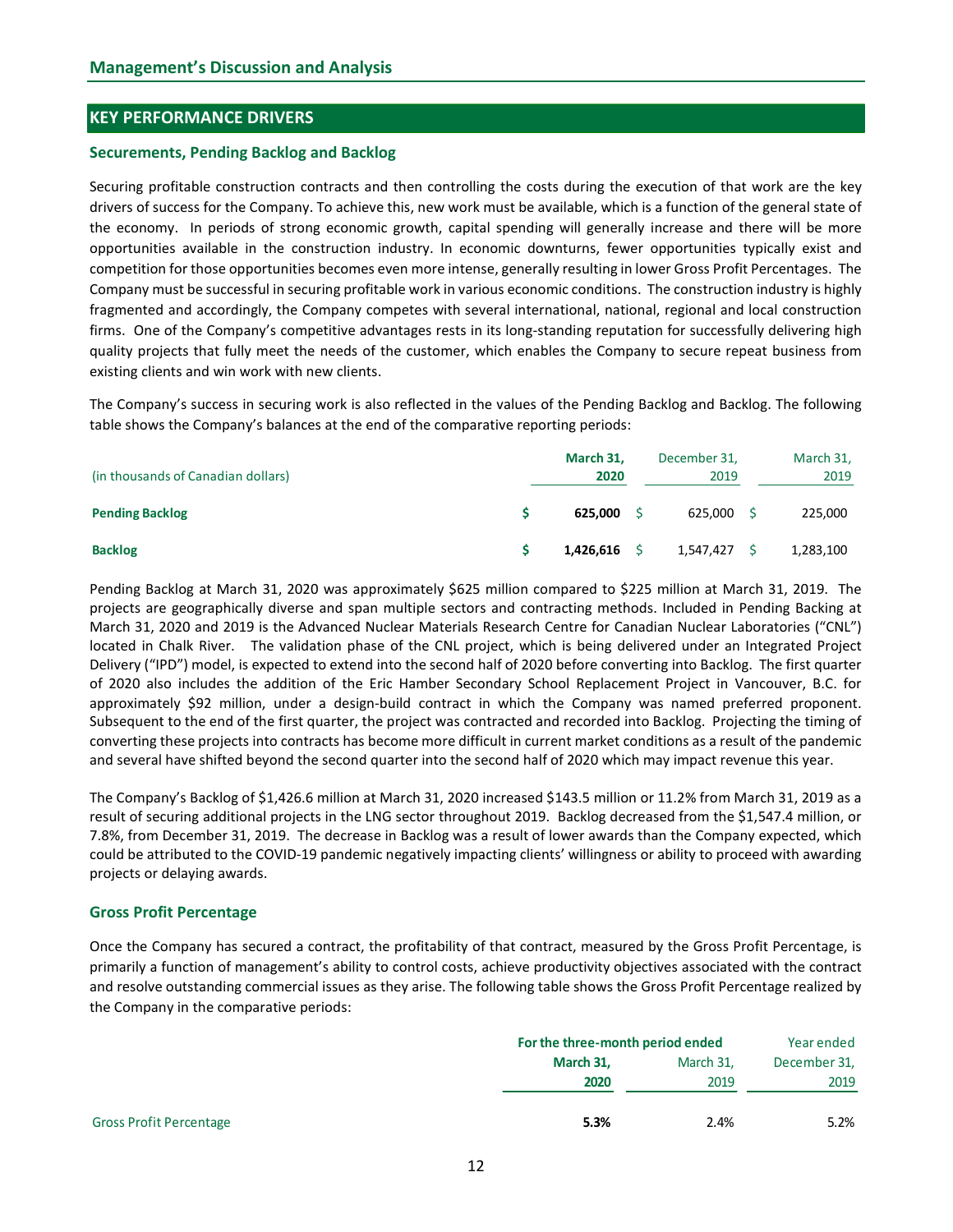During the first quarter of 2020 the Company realized a Gross Profit Percentage of 5.3% compared with 2.4% in the first quarter of 2019. The significant year-over-year improvement from the first quarter of 2019 is driven by the revenue mix, with a larger portion of revenue recognized from the Company's higher margin industrial operations. The first quarter of 2019 was also negatively impacted by a PPP project that had performance issues and incurred additional cost due to design related scope growth and acceleration expenses. There were substantial changes to the scope of the project requested by the client that are in commercial negotiation. This PPP project achieved substantial performance in the first quarter of 2020.

# Financial Condition

The Company must have adequate working capital and equity retained in the business to support its ongoing operations, including surety and contract security requirements. The Company continually monitors the adequacy of its working capital and equity to satisfy contract security needs. The following table shows the working capital and shareholders' equity of the Company in the comparative reporting periods:

|                                    | March 31, | December 31, | March 31, |
|------------------------------------|-----------|--------------|-----------|
| (in thousands of Canadian dollars) | 2020      | 2019         | 2019      |
| Working capital                    | 75,033    | 80,503       | 61,097    |
| Shareholders' equity               | 124,652   | 127,720      | 123,673   |

At March 31, 2020, the Company had working capital of \$75.0 million compared with \$80.5 million at December 31, 2019, a decrease of \$5.5 million. In 2020, the decrease in working capital resulted from the Company's dividends of \$4.1 million, a \$1.5 million reduction in non-current loans and borrowings and a \$1.4 million reduction of non-current right of use liabilities. Partially offsetting these decreases to working capital were \$1.1 million in net income and an increase of \$0.9 million in other non-current liabilities.

The \$3.1 million decrease in the Company's shareholders' equity since December 31, 2019 was the result of the \$4.1 million dividends declared partially offset by the net income of \$1.1 million generated in the first quarter of 2020.

Due to the uncertainty that the COVID-19 pandemic has created in the second quarter of 2020, the Board believes it is prudent to declare dividends on a monthly basis to ensure maximum flexibility for the Company until such time as the financial impacts from the pandemic become clearer. This will help provide flexibility if the impacts from the pandemic become more severe than currently anticipated by the Company. As a result of the strength of the Company's balance sheet, the Company believes it has adequate amounts of both working capital and liquidity to execute on its backlog of diversified work program and to support its current dividend rate barring any further unforeseen risks that may occur as a result of the COVID-19 pandemic.

# Safety

At Bird, ensuring that all work on our sites is executed to exacting quality standards begins with our commitment to creating and sustaining a culture in which the identification, assessment, and elimination or control of hazards and risks is incorporated into every aspect of our operations. We call this Safe Production, and it is a cornerstone of our operational philosophy and approach.

Ensuring that all workers leave our jobsites everyday just as healthy and safe as when they arrived is a shared commitment and by working collaboratively with our employees and subcontractors to achieve this, we minimize risk and create the appropriate conditions for the safe execution of construction activity - on time, on budget, and to our client's satisfaction. We believe this shared commitment is critical to our overall success. It is how we work.

Through our robust orientation and training programs and our ongoing communication and engagement activities, we encourage all workers to actively contribute to our ongoing efforts to continuously improve not only our safety program, but overall collaboration and effectiveness. In this way, we not only ensure they leave work healthy and safe every day, but in doing so, help contribute to our overall operational excellence.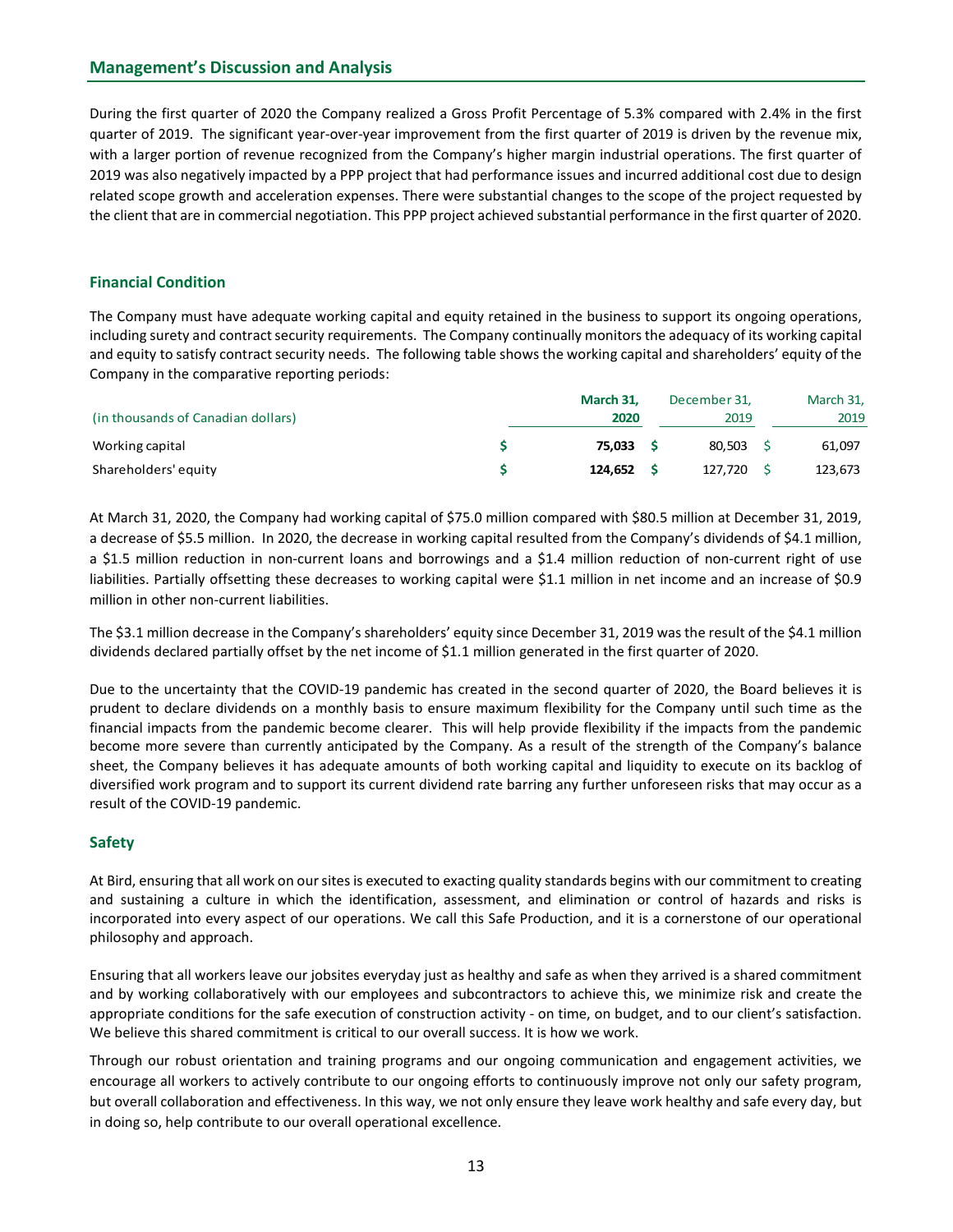| <b>Management's Discussion and Analysis</b>                                                                                                                                                                                                                          |
|----------------------------------------------------------------------------------------------------------------------------------------------------------------------------------------------------------------------------------------------------------------------|
|                                                                                                                                                                                                                                                                      |
|                                                                                                                                                                                                                                                                      |
|                                                                                                                                                                                                                                                                      |
|                                                                                                                                                                                                                                                                      |
|                                                                                                                                                                                                                                                                      |
| At Bird, Safe Production is not just a vision or a philosophy, it is a daily routine practiced with discipline and rigor on all our<br>job sites. To the end of March 31, 2020, Bird executed 1,056,081 man-hours of work, incurring zero lost time incidents (LTI). |
|                                                                                                                                                                                                                                                                      |
|                                                                                                                                                                                                                                                                      |
| For the three-month period ended<br>Year ended                                                                                                                                                                                                                       |
| March 31, 2020<br>March. 31, 2019<br>December 31, 2019                                                                                                                                                                                                               |
| Man-hours of work<br>1,056,081<br>849,489<br>3,943,486                                                                                                                                                                                                               |
| LTI frequency<br>0.00<br>0.00<br>0.00                                                                                                                                                                                                                                |
| <b>RESULTS OF OPERATIONS</b>                                                                                                                                                                                                                                         |
| THREE-MONTH PERIOD ENDED MARCH 31, 2020 COMPARED WITH THREE-MONTH PERIOD ENDED MARCH 31, 2019                                                                                                                                                                        |
| During the first quarter of 2020, the Company recorded net income of \$1.1 million on construction revenue of \$321.6 million                                                                                                                                        |

# RESULTS OF OPERATIONS

#### THREE-MONTH PERIOD ENDED MARCH 31, 2020 COMPARED WITH THREE-MONTH PERIOD ENDED MARCH 31, 2019

During the first quarter of 2020, the Company recorded net income of \$1.1 million on construction revenue of \$321.6 million compared with net loss of \$6.5 million on \$261.8 million of construction revenue respectively in 2019. The year-over-year increase of revenue in the first quarter of 22.9% was driven by growth in the industrial work program, while the commercial and institutional work program was effectively flat. The year-over-year increase in first quarter net income is reflective of the improvement in revenue and earnings attributable to the mix of higher margin industrial work program.

The Company's 2020 first quarter gross profit of \$16.9 million was \$10.6 million higher than the \$6.3 million recorded a year ago. The increase in gross profit is driven by the higher quarterly construction revenues year-over-year. In addition, the increase in gross profit is due to a higher-margin work program as revenue contribution shifted from predominantly institutional and commercial projects to a more balanced work program including industrial. The first quarter of 2019 was also negatively impacted by a PPP project that had performance issues and incurred additional cost due to design related scope growth and acceleration expenses. Gross Profit Percentage in the first quarter of 2020 was 5.3% and 2.9% higher than the Gross Profit Percentage of 2.4% recorded a year ago for the same reasons as gross profit.

Income from equity accounted investments in the first quarter of 2020 was \$1.7 million, compared with \$0.7 million in same period of 2019. Included in the first quarter of 2020 was a net gain on sale of one of the Company's investments in equity accounted entities held for sale of \$0.4 million. The remainder of the increase in income was primarily driven by the margin earned from an equity accounted investment based in eastern Canada.

In the first quarter of 2020, general and administrative expenses of \$14.8 million (4.6% of revenue) were slightly lower than the \$15.0 million (5.7% of revenue) in the corresponding period a year ago. During the first quarter, the Company had lower compensation expense of \$0.4 million, third party pursuit costs were \$0.3 million lower, and \$0.1 million higher foreign exchange gains than the amounts recorded a year ago. Partially offsetting these reductions in expenses were \$0.6 million higher professional fees relating to information technology and consulting fees than the amounts recorded in 2019.

Finance income of \$0.8 million in the first quarter of 2020 is comparable to the \$0.6 million recorded in the same period of 2019 due to higher cash balances being carried during the quarter compared to the prior year.

Finance and other costs of \$3.1 million were \$1.6 million higher than the \$1.5 million reported in the first quarter of 2019. The increase was due to \$0.8 million higher interest expense on non-recourse project financing and \$0.5 million higher losses on interest rate swaps. There was also a \$0.4 million increase in interest expense on loans and borrowings.

In the first quarter of 2020, income tax expense was \$0.4 million, compared to income tax recovery of \$2.4 million recorded in the first quarter of 2019. The effective tax rate of 27.1% in 2020 is comparable to the 27.0% in 2019.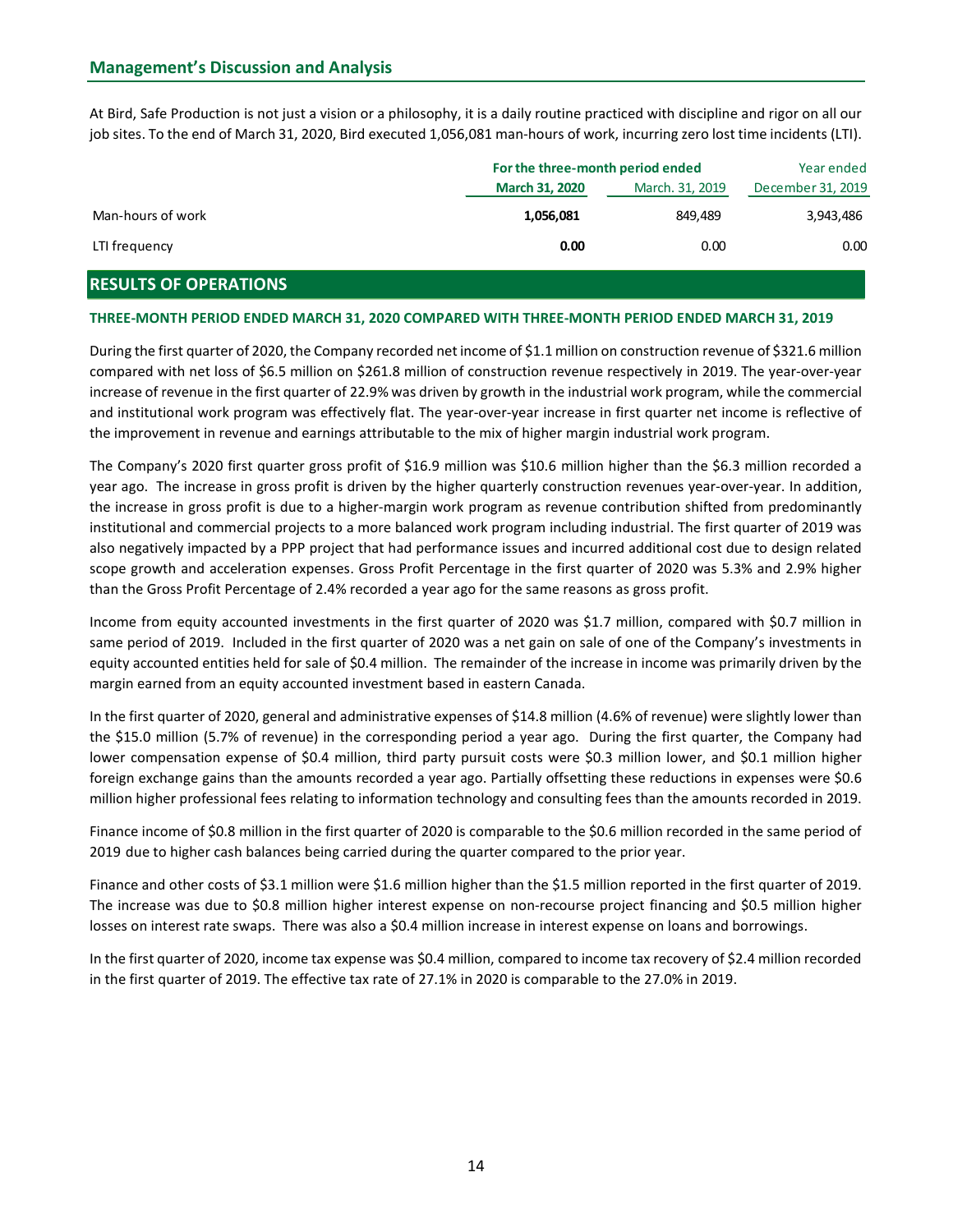### FUTURE OPERATING PERFORMANCE

The trend for the Company over the past several years towards a growing proportion of industrial project revenues is expected to continue throughout 2020. Diversification into the LNG, nuclear, public transit, modular and environmental sectors with lower risk contract types will help stabilize earnings with more balance in the work program. In the third quarter of 2020, the Company expects to sell two equity investments in PPP projects. This is consistent with the Company's strategy to not hold these investments for the entire duration of the concession agreement.

At March 31, 2020, the Company was carrying a Backlog of \$1,426.6 million, which is 11.2% higher than that recorded a year ago. The Company expects to recognize 66% of the remaining performance obligations over the next 12 months with the remaining balance being recognized beyond 12 months. This estimate reflects any short-term impact on financial results from projects that have been put on hold by clients as a result of the pandemic. This expectation is based on management's best estimate but contains uncertainty as it is subject to factors outside of management's control. The embedded margin in Backlog improved throughout 2019, and improved year over year in the first quarter of 2020. Backlog is more diversified than in prior years across a broad range of markets and contracting methods with a more balanced risk profile. This can be seen in the disaggregation of the revenue in the Company's 2020 first quarter financial statements whereby revenue earned in higher risk contract categories such as PPP, Alternative Finance and Complex Design Build projects comprised 16.1% of total revenue in the first quarter of 2020 compared to 26.1% in the same time period in 2019. The proportion of revenue earned from higher risk contract types is expected to remain lower throughout 2020 when compared year-over-year. The Company has minimal direct exposure to projects in the oil sector in its Backlog.

In addition, the Company has \$625 million in Pending Backlog as of the end of the first quarter of 2020. The projects are geographically diverse and span multiple sectors. This includes the addition of the Eric Hamber Secondary School Replacement Project in Vancouver, B.C. for approximately \$92 million, under a design-build contract. Subsequent to the end of the first quarter, the project was contracted and recorded into Backlog. Projecting the timing of converting the rest of these projects into contracts has become more difficult in current market conditions as a result of the pandemic and several have shifted beyond the second quarter into the second half of 2020 which will impact revenue this year.

The project pursuit pipeline remains healthy and falls within our targeted range of risk tolerance. The Company continues to be selective on prospective pursuits, ensuring that available talent matches the risk profile of the project and overall work program. Project cancellations in the pursuit pipeline have been minimal to date, however the Company is seeing projects in the pursuit phase shift further out which will have a modest impact on the second half of 2020. At this point, the Company does not expect this shift in timing of pursuits to impact 2021. In the near-term, opportunities will primarily consist of smaller environmental projects, mid-sized social infrastructure projects and a range of projects in the LNG sector and mining sectors. The award of any of these project opportunities will benefit the second half of 2020 and beyond.

Recognizing that the longer the COVID-19 pandemic circumstances persist the higher the risk to the Company's underlying assumptions, the Company maintains an optimistic outlook considering the impacts to date and the positive indications for gradual reopening of the provincial economies in the near term. The Company has experienced impacts in April and early May related to temporary project shutdowns and reduced productivity on project sites as a result of physical distancing and additional health and safety measures added to our normal protocols. The Company expects to benefit in 2020 from having a healthy Backlog with higher margins than a year ago and more balance in terms of the contractual risk profile of the work program, notwithstanding expectations that revenues will be lower year-over-year as a result of the pandemic. When the Company's work program fully remobilizes, there will be a period of time in which the Company will experience growth in non-cash working capital as the business ramps back up, until a steady state of operations is achieved. The Company believes it has adequate cash and liquidity to absorb this temporary increase. Despite the impacts from the pandemic, and based on information known at this time, the Company anticipates that it will achieve higher levels of profitability for fiscal year 2020 than seen in recent years.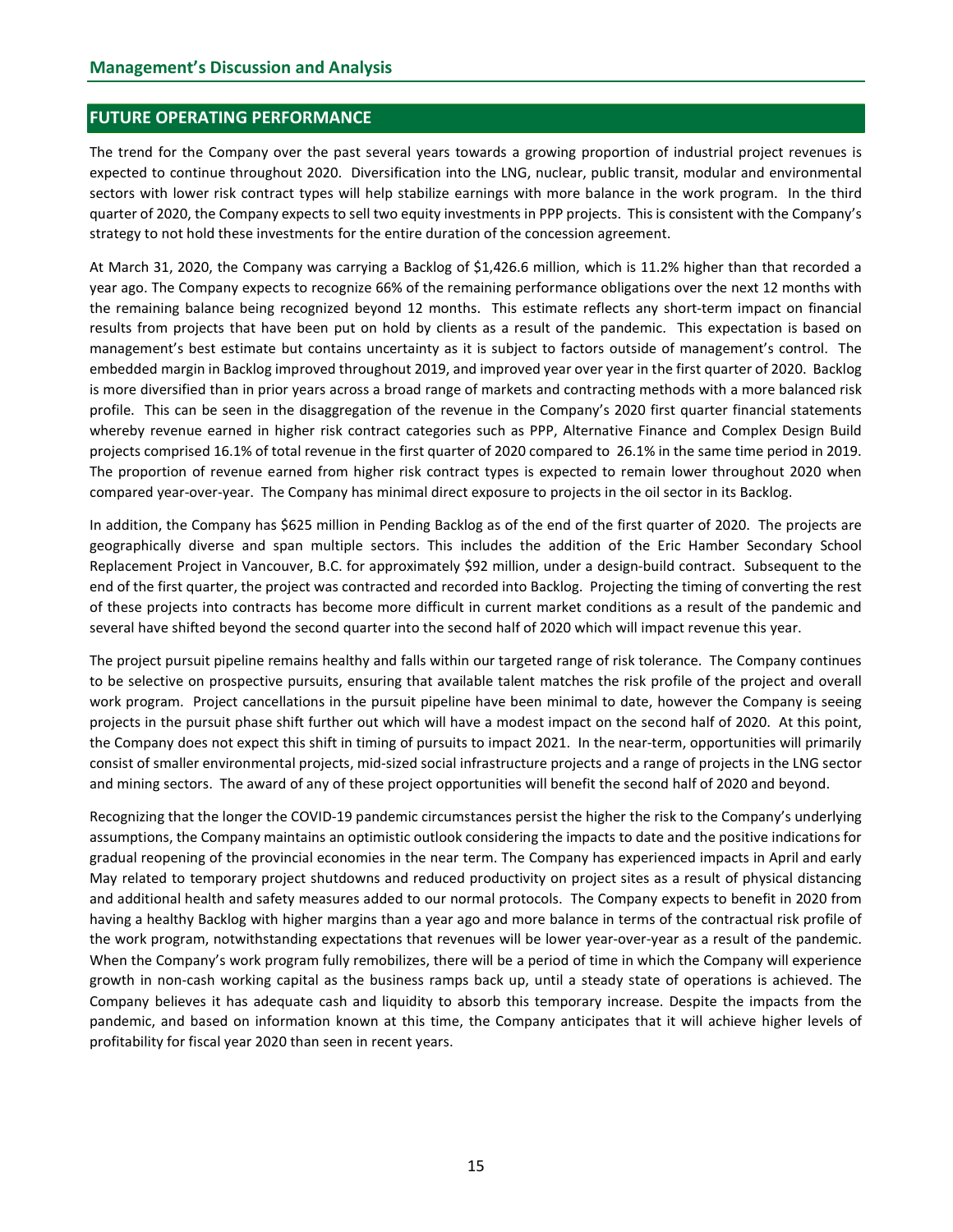# Backlog

During the first quarter of 2020, the Company secured a net \$220.8 million in new construction contracts (including change orders to existing contracts) and put in place \$341.6 million of work resulting in a Backlog at March 31, 2020 of \$1,426.6 million. The following table outlines the changes in the amount of the Company's Backlog throughout the current and prior reporting period:

| (in millions of Canadian dollars) | <b>March 31, 2020</b> | December 31, 2019 | March 31, 2019 |
|-----------------------------------|-----------------------|-------------------|----------------|
| Opening balance                   | 1,547.4               | 1,295.9           | 1,295.9        |
| Securement and change orders      | 200.8                 | 1,627.9           | 248.9          |
| Realized in construction revenues | (321.6)               | (1,376.4)         | (261.7)        |
| Closing balance                   | 1,426.6               | 1,547.4           | 1,283.1        |

# ACCOUNTING POLICIES

The Company's significant accounting policies are outlined in the notes to the audited December 31, 2019 and 2018 Consolidated Financial Statements. The consolidated financial statements were prepared using the same accounting policies as the 2019 consolidated financial statements except for new accounting standards adopted January 1, 2020.

#### New Accounting Standards Adopted

#### Amendments to IFRS 3 – Definition of a Business

The Company adopted the amendments to IFRS 3 on a prospective basis on January 1, 2020. On October 22, 2018, the IASB issued amendments to IFRS 3 Business Combinations that seek to clarify whether a transaction results in an asset or a business acquisition. The amendments apply to businesses acquired in annual reporting periods beginning on or after January 1, 2020. Earlier application is permitted. The definition of a business is narrower which could result in fewer business combinations being recognized. The adoption of the amendments to IFRS 3 did not have an impact on the financial statements.

#### Future accounting changes

#### Amendments to IAS 1 – Classification of Liabilities as Current or Non-current

On January 23, 2020, the IASB issued amendments to IAS 1 Presentation of Financial Statements, to clarify the classification of liabilities as current or non-current. For the purposes of non-current classification, the amendments removed the requirement for a right to defer settlement or roll over of a liability for at least twelve months to be unconditional. Instead, such a right must have substance and exist at the end of the reporting period.

The amendments also clarify how a company classifies a liability that includes a counterparty conversion option. The amendments state that: settlement of a liability includes transferring a company's own equity instruments to the counterparty; and when classifying liabilities as current or non-current a company can ignore only those conversion options that are recognized as equity. The amendments are effective for annual periods beginning on or after January 1, 2022. Early adoption is permitted.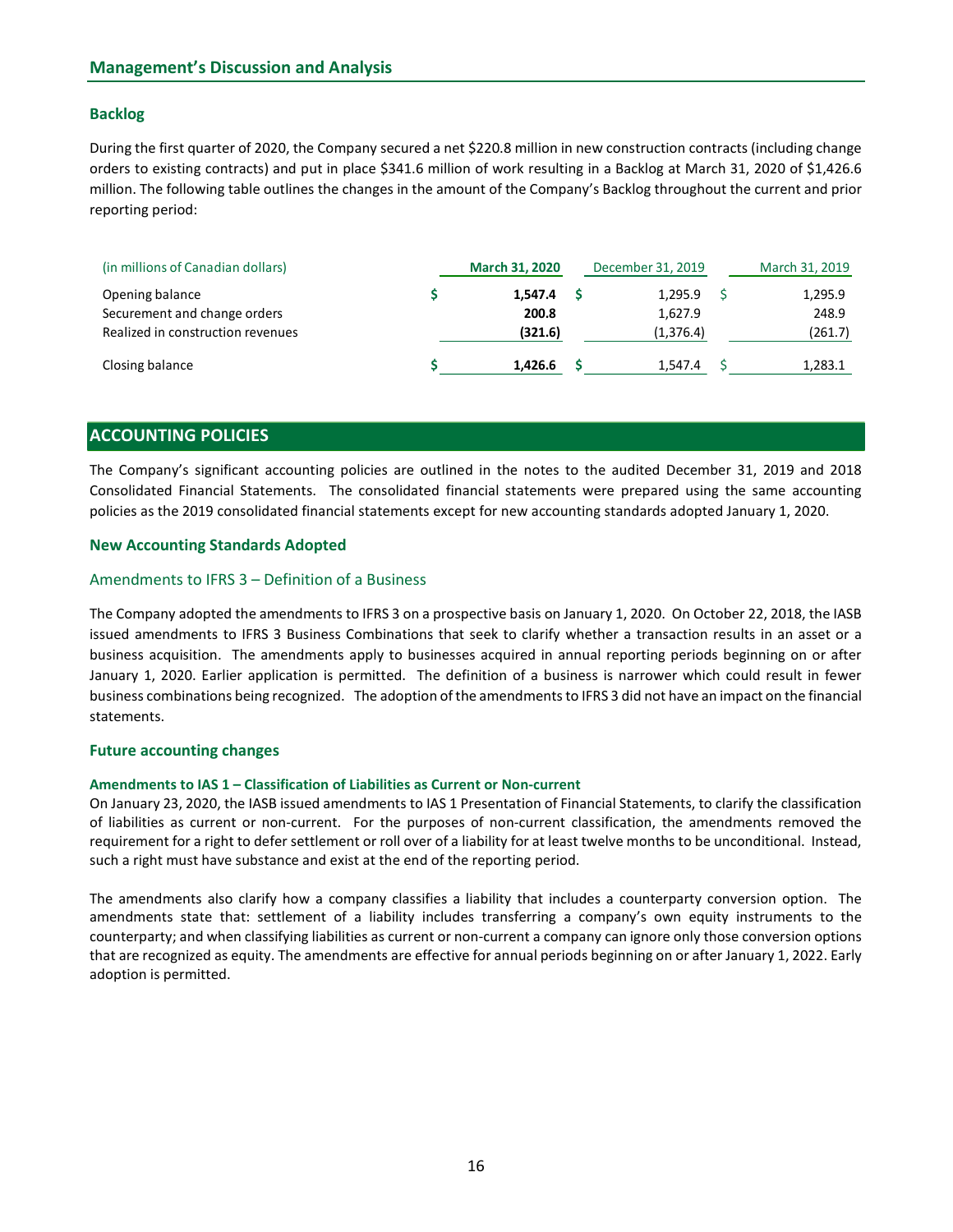# SUMMARY OF QUARTERLY RESULTS

The Company experiences more seasonality in its business in the first quarter and early second quarter as a result of a more annualized nature of its mining work program and the timing of new project starts in its industrial work program. Contracts typically extend over several quarters and often over several years.

For purposes of quarterly financial reporting, the Company must estimate the cost required to complete each contract to assess the overall profitability of the contract and the amount of gross profit to recognize for the quarter. Such estimating includes contingencies to allow for certain known and unknown risks. The magnitude of the contingencies will depend on the nature and complexity of the work to be performed. As the contract progresses and remaining costs to be incurred and risk exposures become more certain, contingencies will typically decline or have been utilized, although certain risks will remain until the contract has been completed, and even beyond.

In some cases, variations in earnings may occur where costs incurred to date may be recoverable from insurance policies or claims to customers at a future date but cannot be recorded in the current quarter. In the case of insurance claims, financial recovery is not recorded until certainty of the recovery is attained. In the case of claims against customers that are considered constrained variable consideration, revenue is not recorded until it is highly probable that there will not be a significant reversal of cumulative revenue to date. As a result, earnings may fluctuate significantly from quarter-to-quarter, depending on whether large and/or complex contracts are completed or nearing completion during the quarter, or have been completed in a prior quarter, and may fluctuate based on timing of resolution of claims. Experission emore certain, contingencies will typically decline or have been utilized, although certain risks will<br>
eremain until the contract has been completed, and even beyond.<br>
In some cases, variations in earnings ma emain until the contract has been completed, and even beyond.<br>
In some cases, variations in certain streamed to date may be recoverable from insurance policies<br>
In some cases, variations in earnings may occur where cost i In some cases, variations in earnings may occur where costs incurred to date may be recoverable from insurance policies<br>or claims (o customers at a future date but cannot be recovery is attained. In the creat quark cannot

There are also several other factors that can affect the Company's revenues and profit from quarter-to-quarter. These include the timing of contract awards, the value of subcontractor billings and project scheduling. Management does not believe that any individual factor is responsible for changes in revenue from quarter-to-quarter, except for seasonality in the first quarter of each year.

#### (in thousands of Canadian dollars, except per share amounts)

|                           |                | 2018           |         |          | 2020           |                |         |                |
|---------------------------|----------------|----------------|---------|----------|----------------|----------------|---------|----------------|
|                           | Q <sub>2</sub> | Q <sub>3</sub> | Q4      | Q1       | Q <sub>2</sub> | Q <sub>3</sub> | Q4      | Q <sub>1</sub> |
| Revenue                   | 320,126        | 381,382        | 385,854 | 261,777  | 315,428        | 378,591        | 420,612 | 321,646        |
| Net income (loss)         | (5, 344)       | 4,360          | 6,379   | (6, 466) | 1,001          | 6,782          | 8,167   | 1,123          |
| Earnings (loss) per share | (0.13)         | 0.10           | 0.15    | (0.15)   | 0.02           | 0.16           | 0.19    | 0.03           |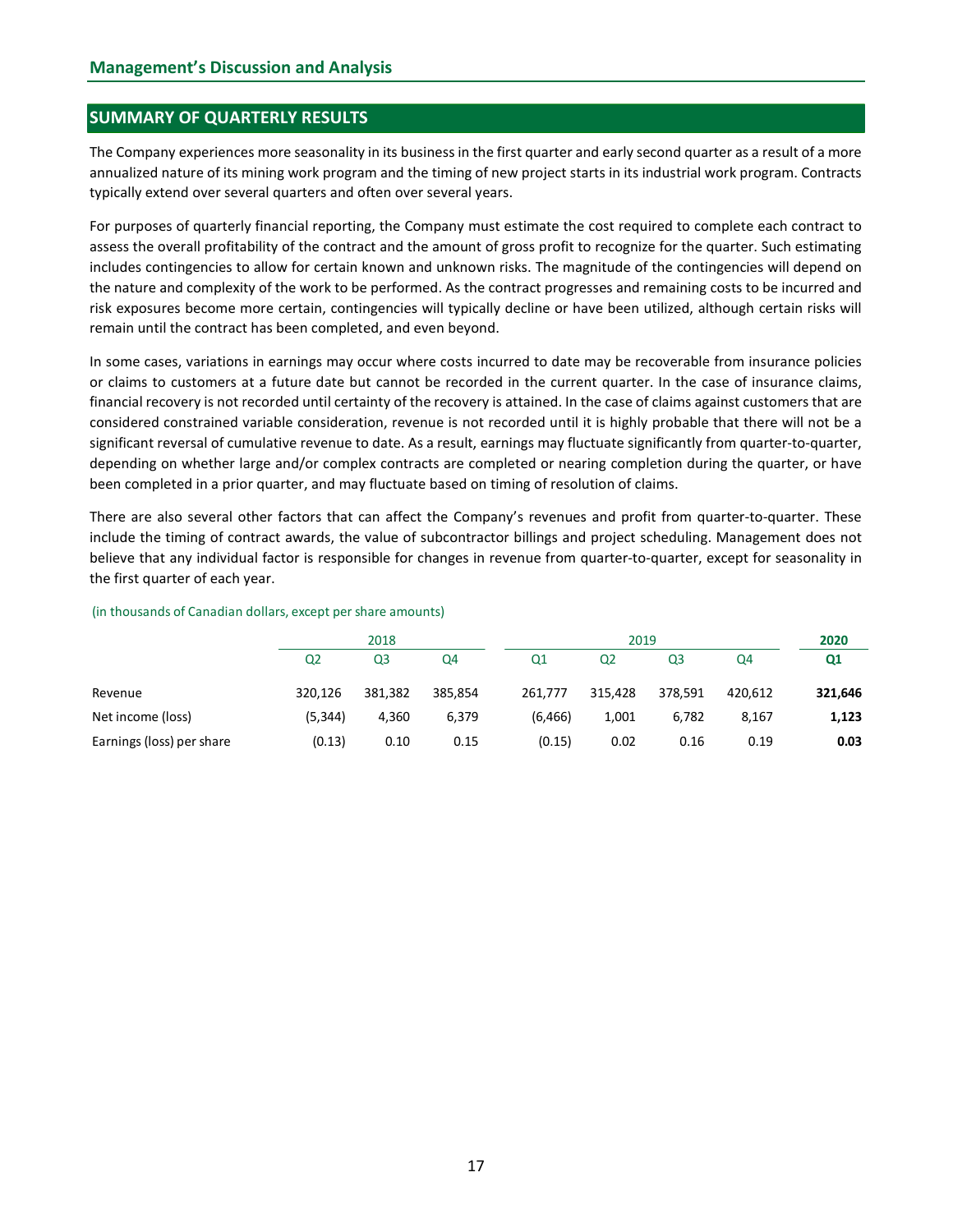# FINANCIAL CONDITION, CAPITAL RESOURCES AND LIQUIDITY

The following table presents a summary of the Company's financial condition for the periods indicated:

| (in thousands of Canadian dollars)   | <b>March 31, 2020</b> | December 31, 2019 |
|--------------------------------------|-----------------------|-------------------|
| Cash and cash equivalents            | 144.404               | 180,334           |
| Non-cash working capital             | (69, 371)             | (99, 831)         |
| Working capital                      | 75,033                | 80,503            |
| Non-current loans and borrowings     | 33,271                | 34,738            |
| Non-current right-of-use liabilities | 21,687                | 23,075            |
| Shareholders' equity                 | 124,652               | 127,720           |

Due to the uncertainty that the COVID-19 pandemic has created in the second quarter of 2020, the Board believes it is prudent to declare dividends on a monthly basis to ensure maximum flexibility for the Company until such time as the financial impacts from the pandemic become clearer. This will provide flexibility if the impacts from the pandemic become more severe than currently anticipated by the Company. As a result of the strength of the Company's balance sheet, the Company believes it has adequate amounts of both working capital and liquidity to execute on its backlog of diversified work program and to support its current dividend rate barring any further unforeseen risks that may occur as a result of the COVID-19 pandemic.

As a component of working capital, the Company maintains a balance of cash and cash equivalents. At March 31, 2020, this balance amounted to \$144.4 million. Included in cash and cash equivalents was \$92.9 million of cash in special purpose joint operation bank accounts (\$134.0 million at December 31, 2019).

Non-cash working capital was in a net liability position of \$69.4 million at March 31, 2020, which decreased from a net liability position of \$99.8 million at December 31, 2019. This decrease in the net liability position utilized \$30.5 million of cash in the quarter. The overall use of cash in the first quarter of the year is consistent with the Company's expectations.

The non-cash working capital position fluctuates significantly in the normal course of business from period to period, primarily due to the timing of differences between the settlement of payables due to subcontractors and suppliers, billings and collection of receivables from clients, and the timing in the settlement of income taxes payable. The Company's cash balances absorb these fluctuations with no net impact to the Company's net working capital position or ability to access contract surety support. The Company believes it has sufficient working capital to support its current and projected contract requirements.

In 2020, the \$5.5 million decrease in working capital resulted from the Company's dividends \$4.1 million, a \$1.5 million reduction in non-current loans and borrowings and \$1.4 million reduction of non-current right of use liabilities. Partially offsetting these decreases to working capital were \$1.1 million in net income and increase of \$0.9 million in other noncurrent liabilities.

# Credit Facilities

The Company is well-served by its long-held philosophy of maintaining a strong balance sheet and as a result, is wellpositioned to weather these uncertain times with \$35.6 million of accessible cash and cash equivalents (excluding cash held in joint ventures and trust accounts) and \$50.5 million of capacity available in committed credit facilities providing adequate liquidity. The Company has also worked closely with Export Development Canada ("EDC") and subsequent to March 31, 2020, has increased its Account Performance Security Guarantee ("APSG") limit from \$25 million to \$75 million, which will increase liquidity for the Company starting in the second quarter of 2020. Despite the expected negative financial impacts from the COVID-19 pandemic in 2020, the Company expects to remain in compliance with all banking covenants. All committed banking facilities were recently renewed in December 2019 which include the \$85 million committed revolving credit facility which expires December 2022 and the \$35 million committed revolving term loan facility which expires December 2021.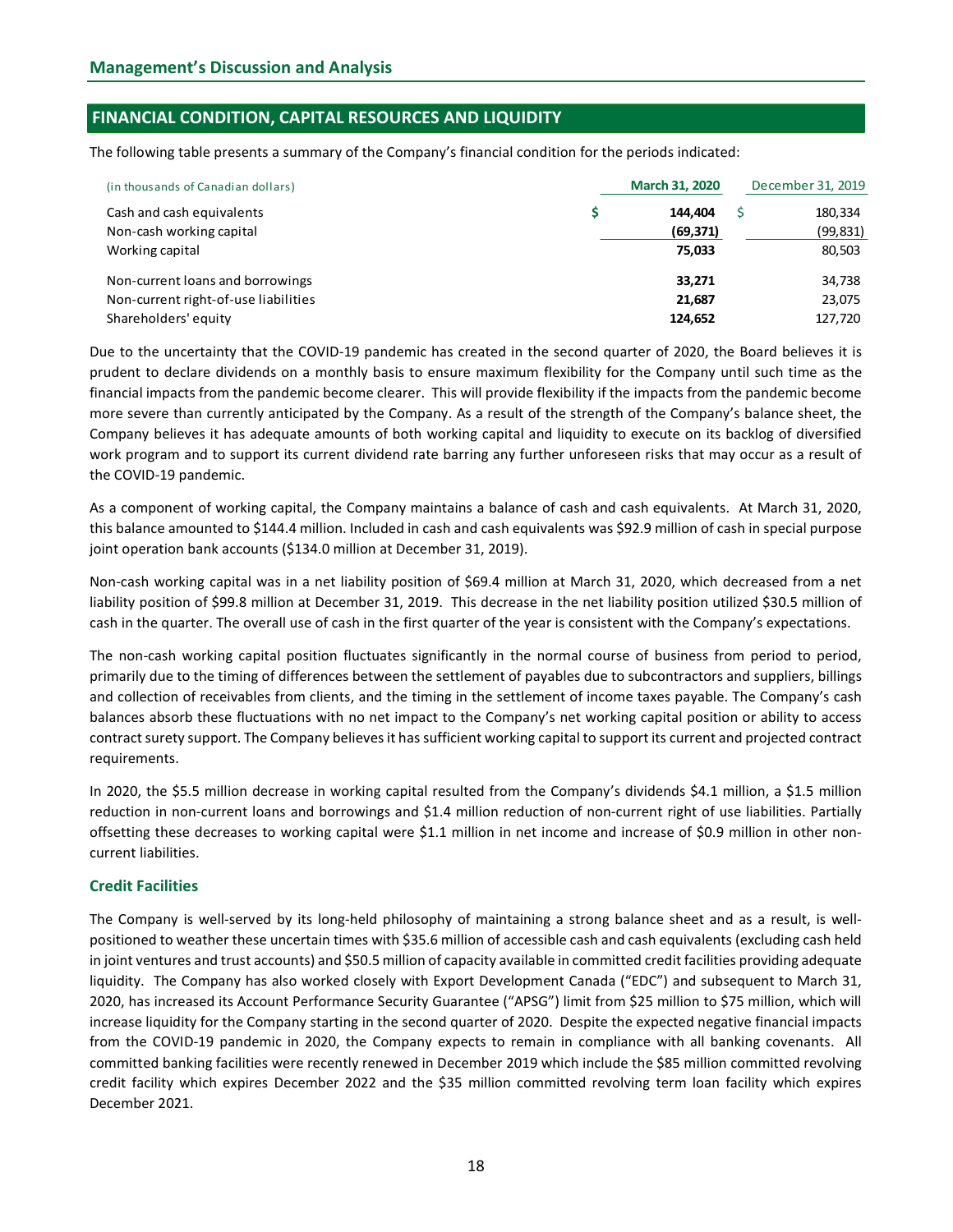The Company has several credit facilities available to access in order to support the issuance of letters of credit, finance future capital expenditures and finance the day-to-day operations of the business.

# Operating Credit Facilities

#### Committed revolving operating credit facilities

The Company has a committed revolving credit facility of up to \$85.0 million, with a Canadian chartered bank. The facility matures December 31, 2022. This facility may be used in the normal course of business for general working capital purposes, to issue non-collateralized letters of credit, and to fund future capital expenditures and qualifying permitted acquisitions. At March 31, 2020, the Company has \$28.3 million in letters of credit outstanding (December 31, 2019 - \$28.5 million) and has drawn \$15.0 million on this facility (December 31, 2019 - \$15.0 million). The \$15.0 million draw is presented as long-term loans and borrowings on the Company's statement of financial position. At March 31, 2020, the Company was in compliance with the working capital, minimum equity and debt-to-equity covenants of this facility.

#### Committed revolving term loan facility

The Company has a committed revolving term loan facility of up to \$35.0 million for the purpose of financing acquisitions and for working capital advances in support of major projects. The facility matures on December 31, 2021. As of March 31, 2020, the Company has drawn \$26.3 million (December 31, 2019 - \$10.0) on the facility. The Company drew \$16.3 million from one of its committed bank facilities in the quarter but expects to repay these amounts within a year.

Borrowings under the facility bear interest at a rate per annum equal to the Canadian prime rate plus a spread. A commitment fee that varies depending on certain consolidated financial ratios is due on the unutilized portion of the facility. At March 31, 2020, the Company was in compliance with the working capital, minimum equity and debt-toequity covenants of this facility.

# Letters of Credit Facilities

The Company has available \$80.0 million of demand facilities used primarily to support the issuance of letters of credit. All letters of credit issued under these facilities are supported by the pledge of Company-owned financial instruments, including cash. At March 31, 2020, the Company has \$4.6 million in letters of credit outstanding on this facility (December 31, 2019 - \$6.6 million).

The Company has available a facility with EDC to support the issuance of contract performance security letters of credit issued by financial institutions on behalf of the Company. The Company can use this facility only when letters of credit have been issued as contract security for projects that meet the EDC mandate to provide financial support for Canadian exports abroad. Subsequent to March 31, 2020, the EDC approved the Company's request to increase its limit under the EDC APSG program from \$25.0 million to \$75.0 million.

Letters of credit are typically issued to support the Company's performance obligations relating to PPP and other major construction projects. The following table outlines the amount of the credit facilities, the amount of issued letters of credit and the amount of collateral pledged in support of the outstanding letters of credit: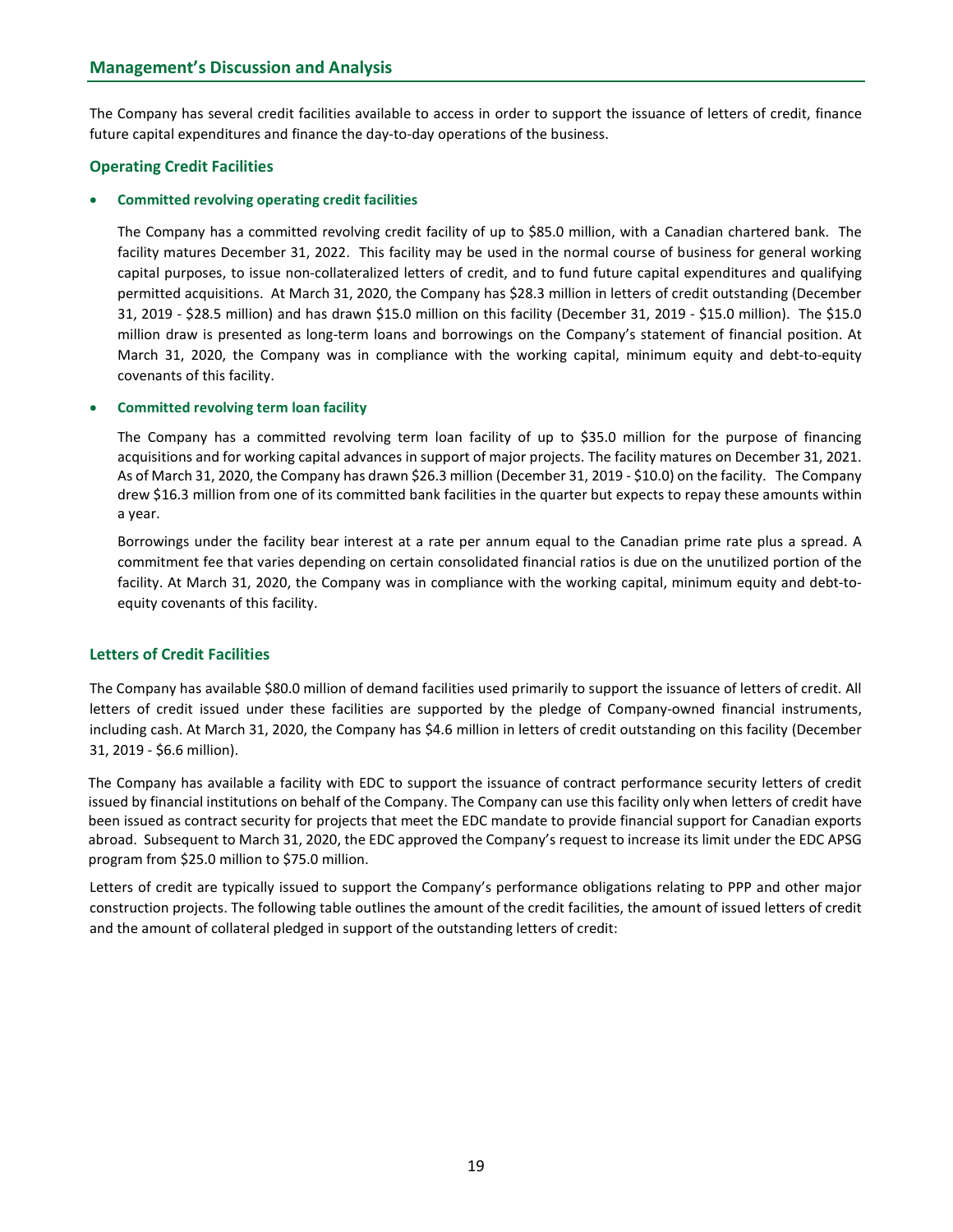# Management's Discussion and Analysis

| (in thousands of Canadian dollars)                                          | March 31, 2020         | December 31, 2019 |
|-----------------------------------------------------------------------------|------------------------|-------------------|
| Committed revolving operating credit facility                               | \$<br>85,000 \$        | 85,000            |
| Letters of credit issued from committed revolving operating credit facility | 28,299                 | 28,504            |
| Drawn from committed revolving operating credit facility                    | 15,000                 | 15,000            |
| Available committed revolving operating credit facility                     | 41,701                 | 41,496            |
| Committed revolving term loan facility                                      | \$<br>35,000 \$        | 35,000            |
| Drawn from committed revolving term loan facility                           | 26,250                 | 10,000            |
| Available committed revolving term loan facility                            | 8,750                  | 25,000            |
| Letters of credit facilities                                                | 80,000                 | 80,000            |
| Letters of credit issued from letters of credit facilities                  | 4,615                  | 6,559             |
| <b>Available letters of credit facilities</b>                               | \$<br>75,385 \$        | 73,441            |
| Collateral pledged to support letters of credit                             | \$<br>139 <sup>5</sup> | 139               |
| Guarantees provided by EDC                                                  | \$<br>4,478 \$         | 6,421             |

#### Equipment Financing

The Company and its subsidiaries have term credit facilities of up to \$35.0 million to be used to finance equipment purchases. Borrowings under the facilities are secured with a first charge on the equipment being financed. As of March 31, 2020, there is \$13.9 million outstanding on the facilities (December 31, 2019 - \$12.4 million). Interest on the facilities can be charged at a fixed rate based on the Bank of Canada bond rate plus a spread. Interest is paid monthly in arrears.

#### Loans and Borrowings and ROU Liabilities

| can be charged at a fixed rate based on the Bank of Canada bond rate plus a spread. Interest is paid monthly in arrears.                                                                                                                                                                                                                                                                                                                                                            |                   |        |           |                   |        |        |            |              |  |
|-------------------------------------------------------------------------------------------------------------------------------------------------------------------------------------------------------------------------------------------------------------------------------------------------------------------------------------------------------------------------------------------------------------------------------------------------------------------------------------|-------------------|--------|-----------|-------------------|--------|--------|------------|--------------|--|
| In addition, subsidiaries of the Company have equipment acquisition operating lease lines of credit for \$31.8 million<br>(December 31, 2019 - \$31.8 million) with the financing arms of several major heavy equipment suppliers to finance the<br>purchase of equipment. At March 31, 2020, the Company has used \$11.1 million under these facilities (December 31,<br>2019 - \$11.7 million). The Company's total lease commitments are outlined under Contractual Obligations. |                   |        |           |                   |        |        |            |              |  |
| At March 31, 2020, the Company was in compliance with all debt covenants relating to its operating and equipment<br>operating lease lines of credit.                                                                                                                                                                                                                                                                                                                                |                   |        |           |                   |        |        |            |              |  |
| <b>Loans and Borrowings and ROU Liabilities</b>                                                                                                                                                                                                                                                                                                                                                                                                                                     |                   |        |           |                   |        |        |            |              |  |
| In the first quarter of 2020, the Company entered new fixed-rate term loans for \$16.3 million and added \$0.9 million of<br>ROU liabilities relating to equipment and property leases. The Company made \$1.6 million in principal repayments for loans<br>and borrowings and \$2.3 million for principal repayments to ROU liabilities.                                                                                                                                           |                   |        |           |                   |        |        |            |              |  |
| The following table provides details of outstanding loans and borrowings and ROU liabilities at March 31, 2020, and principal                                                                                                                                                                                                                                                                                                                                                       |                   |        |           |                   |        |        |            |              |  |
| repayments due over the next five years and beyond, excluding the amortization of debt financing costs and non-recourse<br>project financing:                                                                                                                                                                                                                                                                                                                                       |                   |        |           |                   |        |        |            |              |  |
|                                                                                                                                                                                                                                                                                                                                                                                                                                                                                     |                   |        |           |                   |        |        | Year 5 and |              |  |
| (in thousands of Canadian dollars)                                                                                                                                                                                                                                                                                                                                                                                                                                                  | Year 1            | Year 2 |           | Year <sub>3</sub> | Year 4 |        | beyond     | <b>Total</b> |  |
| Loans and borrowings                                                                                                                                                                                                                                                                                                                                                                                                                                                                | \$<br>$21,972$ \$ |        | 14,977 \$ | 17,787 \$         |        | 439 \$ | 68 S       | 55,243       |  |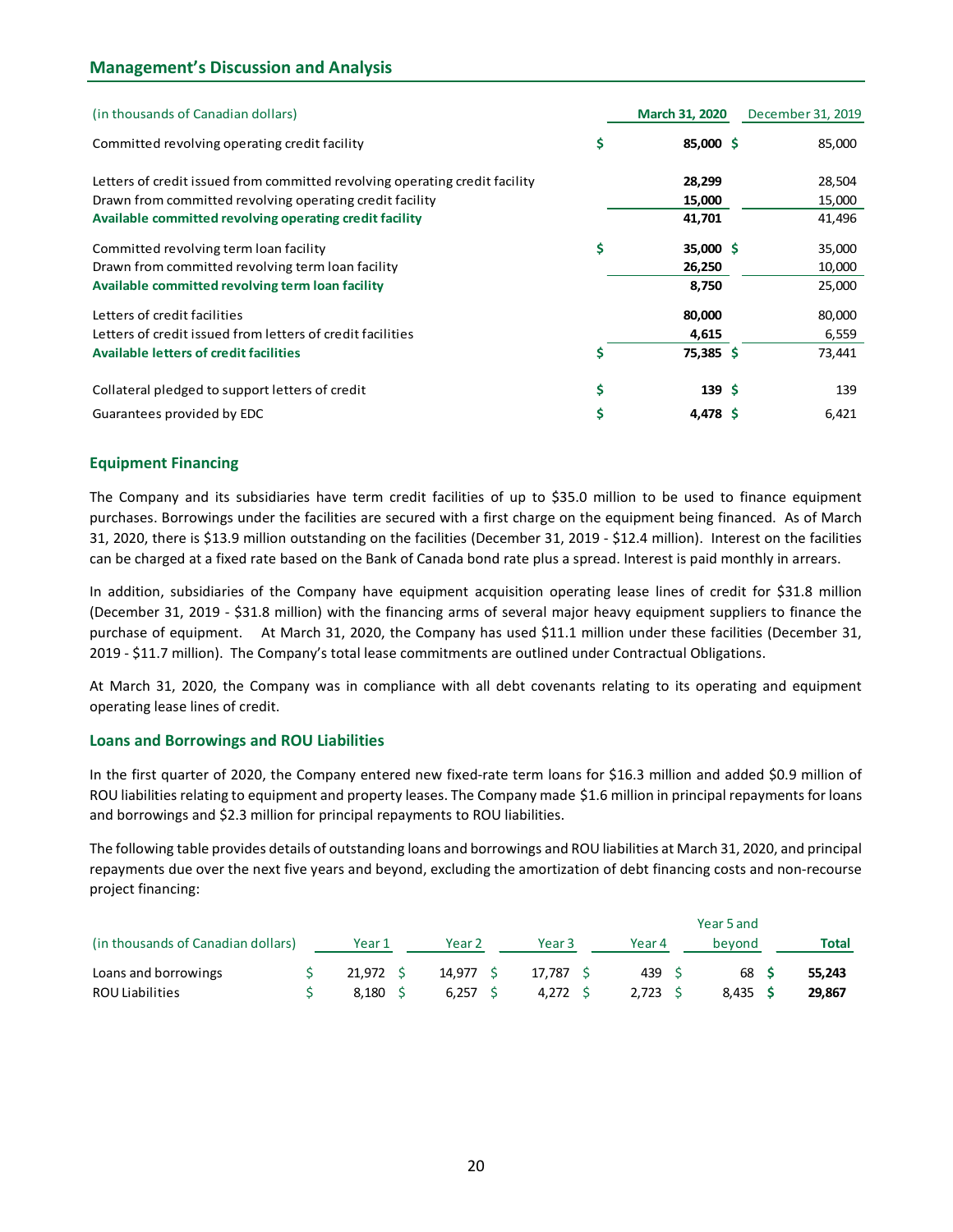# Cash Flow Data

The following table provides an overview of cash flows during the periods indicated:

|                                                                                                                              | For the three-months ended March 31, |   |           |
|------------------------------------------------------------------------------------------------------------------------------|--------------------------------------|---|-----------|
| (in thousands of Canadian dollars)                                                                                           | 2020                                 |   | 2019      |
| Cash flows from operations before changes in non-cash working capital                                                        | \$<br>7,059                          | Ś | (5,687)   |
| Changes in contract assets - alternative finance projects                                                                    | (27, 112)                            |   | (4, 162)  |
| Changes in non-cash working capital and other                                                                                | (48, 286)                            |   | (50, 755) |
| Cash flows used in operating activities                                                                                      | (68, 339)                            |   | (60, 604) |
| Investments in equity accounted entities                                                                                     | (39)                                 |   |           |
| Capital distributions from equity accounted entities                                                                         | 873                                  |   | 200       |
| Proceeds on sale of investment in equity accounted entities                                                                  | 5,414                                |   |           |
| Additions to property, equipment and intangible assets                                                                       | (2, 327)                             |   | (3, 352)  |
| Proceeds on sale of property and equipment                                                                                   | 1,413                                |   | 341       |
| Proceeds on maturity of short-term investments                                                                               |                                      |   | 1,666     |
| Other long-term assets                                                                                                       |                                      |   | 1,019     |
| Cash flows from (used in) investing activities                                                                               | 5,334                                |   | (126)     |
| Dividends paid on shares                                                                                                     | (4, 145)                             |   | (4, 145)  |
| Proceeds from non-recourse project financing                                                                                 | 18,855                               |   | 4,609     |
| Proceeds from loans and borrowings                                                                                           | 16,250                               |   | 10,760    |
| Repayment of loans and borrowings                                                                                            | (1,628)                              |   | (635)     |
| Repayment of right-of-use liabilities                                                                                        | (2, 329)                             |   | (1,390)   |
| Cash flows from financing activities                                                                                         | 27,003                               |   | 9,199     |
| Decrease in cash and cash equivalents                                                                                        | \$<br>(36,002)                       | Ŝ | (51, 531) |
| <b>Operating Activities</b>                                                                                                  |                                      |   |           |
| During the first quarter of fiscal 2020, cash flows from operating activities used cash of \$68.3 million compared with cash |                                      |   |           |
| used of \$60.6 million in 2019.                                                                                              |                                      |   |           |

#### Operating Activities

Cash flows from operations before changes in non-cash working capital increased \$12.7 million year-over-year from the \$5.7 million cash utilized in 2019 primarily due to the \$7.6 million improvement in net income, a \$2.8 million higher noncash addback for income tax expense year-over-year, a \$1.6 million higher non-cash addback of finance and other costs, and a \$0.7 million higher non-cash addback for amortization and depreciation.

Changes in contract assets – alternative finance projects in 2020 used \$27.1 million of cash. This use of cash was only partially offset by the \$18.9 million on proceeds from non-recourse project financing. The activity in 2019 and 2020 relates to the OPP Modernization Phase 2 alternative finance project. The OPP Modernization project was ramping up construction throughout 2019, continuing in 2020 and therefore builds up contract assets until the project is completed and billed to the client.

During 2020, the \$48.3 million decrease in cash from changes in non-cash working capital and other was driven by a \$51.7 million decrease in accounts payable, a \$15.4 million decrease in contract liabilities and partially offset by a \$20.5 million decrease in accounts receivable and contract assets. During 2019, the primary drivers of the \$50.8 million increase in cash from the changes in non-cash working capital and other was the \$82.9 million decrease in accounts payable partially offset by the \$23.1 million decrease in accounts receivable and a \$15.0 million increase in contract liabilities

The non-cash working capital position fluctuates significantly in the normal course of business from period to period, primarily due to the timing of differences between the settlement of payables due to subcontractors and suppliers, billings and collection of receivables from clients, and the timing in the settlement of income taxes payable.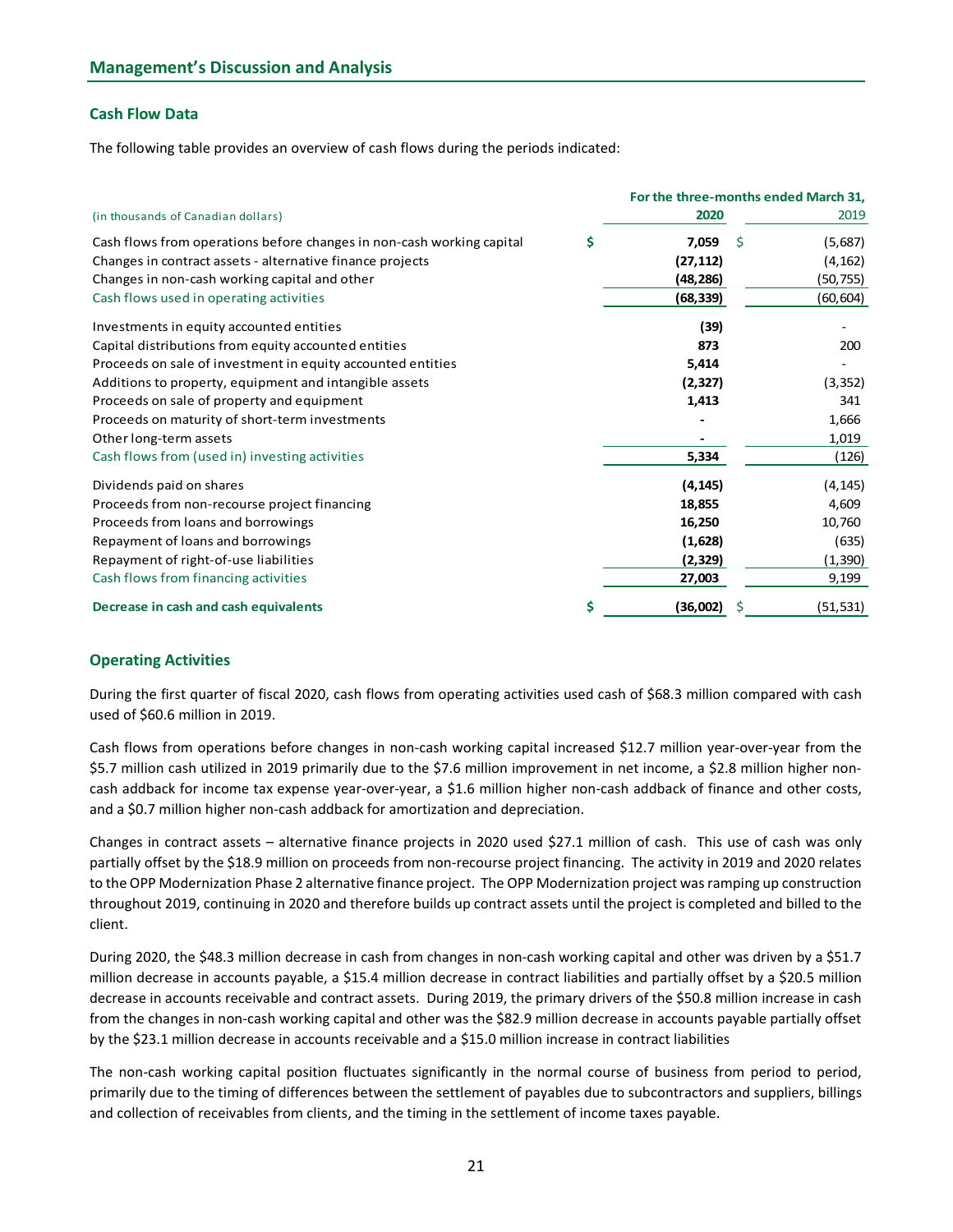# Investing Activities

During 2020, the Company generated \$5.3 million of cash in investing activities compared to the \$0.1 million use of cash in 2019. In 2020, the Company received proceeds of \$5.4 million from the sale of its investment in an equity accounted entity, as well as higher distributions from equity investments of \$0.7 million. The Company also benefited from lower additions to property and equipment and intangible assets of \$1.0 in 2020. This was offset by lower proceeds from the maturity of short-term investments of \$1.7 million.

# Financing Activities

During 2020, the Company generated \$27.0 million of cash from financing activities compared to \$9.2 million used in 2019. The year-over-year changes are primarily driven by activities related to alternative finance projects that are described in operating activities above. The increase in cash generated from financing activities in the current quarter was as a result of the higher proceeds of \$14.2 million of non-recourse project financing, and an increase in loans and borrowings of \$5.5 million. any generated \$5.3 million of cash in investing activities compared to the \$0.1 million use of cash in<br>any received proceeds of \$5.4 million from the sale of its investment in an equity accounted entity,<br>tions from equity ny generated \$5.3 million of cash in investing activities compared to the \$0.1 million use of cash in<br>my received proceess of \$5.4 million from the sale of its investment in an equity accounted entity,<br>tions from equity in ry excelled proceeds of \$5.4 million from the sale of its investment in an equity accounted entity,<br>any received proceeds of \$5.4 million from the sale of its investment in an equity accounted entity,<br>to the strone equity my receives or J.3-4 minion Train and the see of its since the Company also benefited from lower additions<br>tions from equity investments of \$0.7 million. The Company also benefited from lower additions<br>ent and intangible a The control of the control of the company and between the mathematical states of \$1.0 in 2020. This was offset by lower proceeds from the maturity of<br>the and intangible assets of \$1.0 in 2020. This was offset by lower proc

# **DIVIDENDS**

The Company declared monthly eligible dividends on common shares payable on or about the 20th of the month following the month in which the dividend was declared. The following table outlines the dividend history:

| January 1, 2019<br>April 1, 2019 | to March 31, 2019<br>to June 30, 2019 | 0.0975 |
|----------------------------------|---------------------------------------|--------|
| July 1, 2019                     | to September 30, 2019                 | 0.0975 |
| October 1, 2019                  | to December 31, 2019                  | 0.0975 |
| <b>January 1, 2020</b>           | to March 31, 2020                     | 0.0975 |

# OUTSTANDING COMMON SHARE DATA AND STOCK EXCHANGE LISTING

The Company is authorized to issue an unlimited number of common shares. The Company had a total of 42,516,853 common shares outstanding at March 31, 2020 and December 31, 2019.

At March 31, 2020, 100,000 stock options are outstanding with a weighted average exercise price of \$11.87 per common share. With the approval of the Equity Incentive Plan (EIP) in May 2017, the Board of Directors has resolved to suspend the stock option plan. All outstanding options will continue to vest in accordance with the term of the option and the vesting periods.

The common shares are listed on the Toronto Stock Exchange ("TSX") under the trading symbol BDT.

# CAPABILITY TO DELIVER RESULTS

Productive capacity relates to the financial and non-financial resources available to the Company to execute its strategy and achieve planned results. From a financial perspective, the Company believes it has sufficient working capital and access to operating lines of credit to execute its current operational and growth forecast. The belief is fully explained in sections of this MD&A dealing with financial condition and liquidity.

In addition to financial capacity, the success of the Company is dependent upon the management and leadership skills of senior management. On an annual basis, high-performing candidates are identified for training and progression into more senior positions within the Company. The Company's performance management system emphasizes the development of leadership skills. In addition, the Company sponsors internal and external training programs, including the Bird Leadership Academy, the Bird Site Management program and the Taking Flight management training program, to provide a forum for high-potential candidates to develop their leadership skills.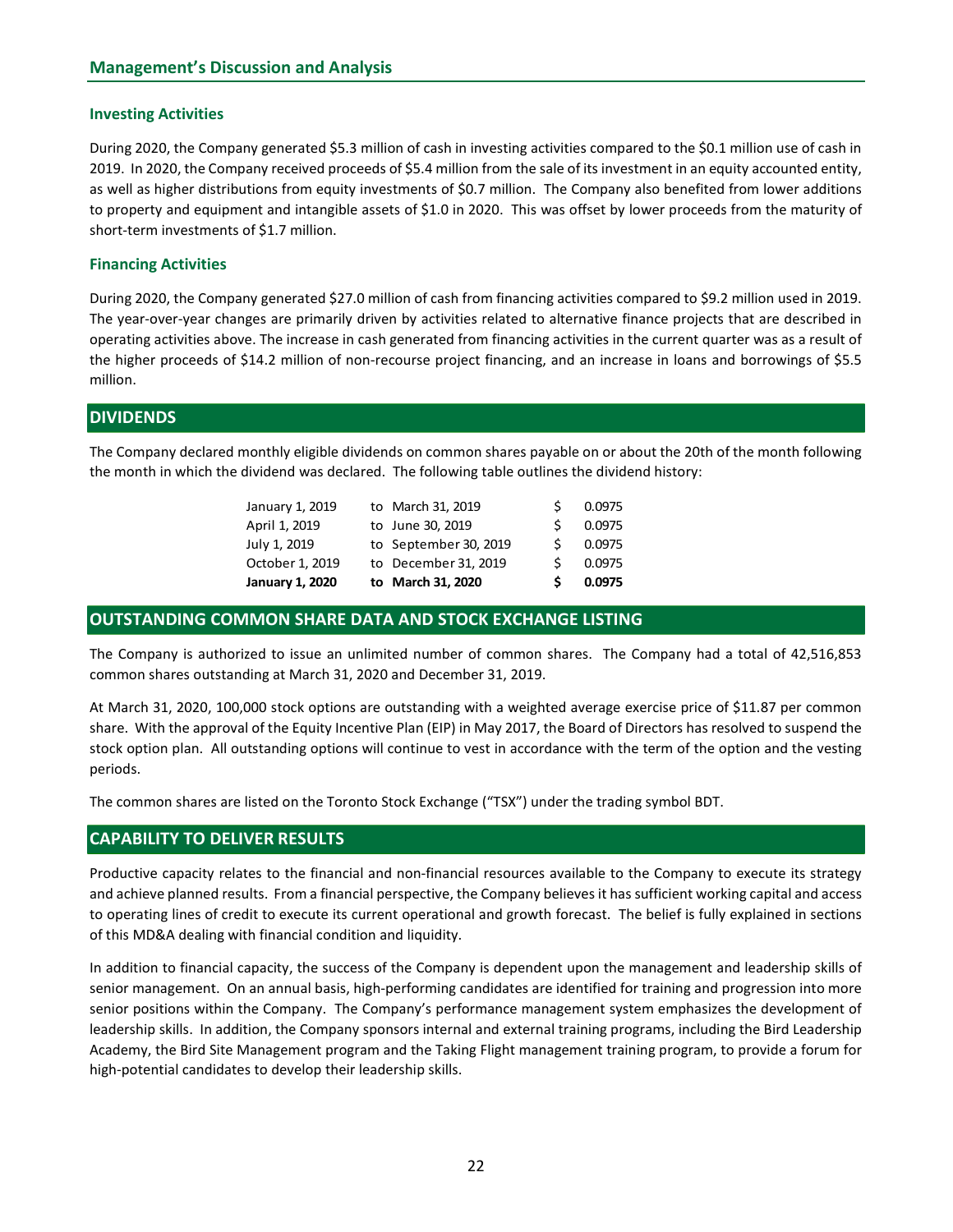# CONTRACTUAL OBLIGATIONS

| <b>Management's Discussion and Analysis</b>                                                                                                                                                                                                            |                          |        |                                   |       |                               |                    |
|--------------------------------------------------------------------------------------------------------------------------------------------------------------------------------------------------------------------------------------------------------|--------------------------|--------|-----------------------------------|-------|-------------------------------|--------------------|
| <b>CONTRACTUAL OBLIGATIONS</b>                                                                                                                                                                                                                         |                          |        |                                   |       |                               |                    |
| At March 31, 2020, the Company has future contractual obligations of \$564.4 million. Obligations for accounts payable,<br>right-of-use liabilities and loans and borrowings, including principal and estimated interest, over the next five years and |                          |        |                                   |       |                               |                    |
| thereafter are:<br>(in thousands of Canadian dollars)                                                                                                                                                                                                  | 2020                     | 2021   | 2022                              | 2023  | <b>2024 and</b><br>thereafter | <b>Total</b>       |
|                                                                                                                                                                                                                                                        |                          |        |                                   |       |                               |                    |
| Accounts payable                                                                                                                                                                                                                                       | \$<br>334,028<br>106,876 | 33,027 | 1,152<br>$\overline{\phantom{a}}$ |       |                               | 368,207<br>106,876 |
| Non-recourse project financing<br><b>ROU</b> liabilities                                                                                                                                                                                               | 6,833                    | 7,613  | 5,111                             | 3,733 | 10,148                        | 33,438             |
| Loans and borrowings                                                                                                                                                                                                                                   | 20,847                   | 15,357 | 18,587                            | 865   | 177                           | 55,833             |

# OFF BALANCE SHEET ARRANGEMENTS

The Company has recognized assets and liabilities for all leases with a term of more than twelve months, excluding lowvalue assets, in accordance with its adoption of IFRS 16.

# CRITICAL ACCOUNTING ESTIMATES

The preparation of financial statements requires management to make judgements, estimates and assumptions that affect the application of accounting policies and the reported amounts of revenues, expenses, assets, liabilities and the disclosure of contingent assets and liabilities at the reporting date. Uncertainty about these assumptions and estimates could result in a material adjustment to the carrying amount of an asset or liability and/or the reported amount of revenue and expense in future periods. Estimates and underlying assumptions are reviewed on an ongoing basis. Revisions to accounting estimates are recognized in the period in which the estimates are revised, and any future periods affected.

On March 11, 2020 the World Health Organization ("WHO") declared a global pandemic ("COVID-19 pandemic") due to contagiousness of the novel coronavirus and the severe respiratory disease, COVID-19, that could be developed after contracting the virus. As a result of the COVID-19 pandemic, states of emergency were declared across the various provinces and jurisdictions that the Company operates. The Company has quickly responded to protect its people and has implemented numerous health and safety measures based on public health authority guidance. The Company's operations could be negatively impacted as a result of the global pandemic due to suspension of projects, availability of labour and disruptions to the supply chain. In addition, several projects that were expected to be awarded and secured have been delayed, suspended or cancelled, and this could continue as a result of the pandemic.

The COVID-19 pandemic has caused significant disruption to the global economy, and the duration and full financial impact of the COVID-19 pandemic is yet to be determined. The effectiveness of the Company's business continuity plan, various safety and austerity measures implemented are also yet to be determined. There is significant uncertainty relating to any assumptions and estimates relating to the impact of COVID-19 pandemic on the operating and financial results, which could materially and adversely affect the Company.

#### Revenue and gross profit recognition

Construction revenue, construction costs, deferred revenue and contract assets are based on estimates and judgements used in determining contract revenue and contract costs to determine the stage of completion for a particular construction project, depending on the nature of the construction project, as more fully described in the revenue recognition policy included in the notes to the Company's annual financial statements. To determine the estimated costs to complete construction projects, assumptions and estimates are required to evaluate issues related to schedule, material and labour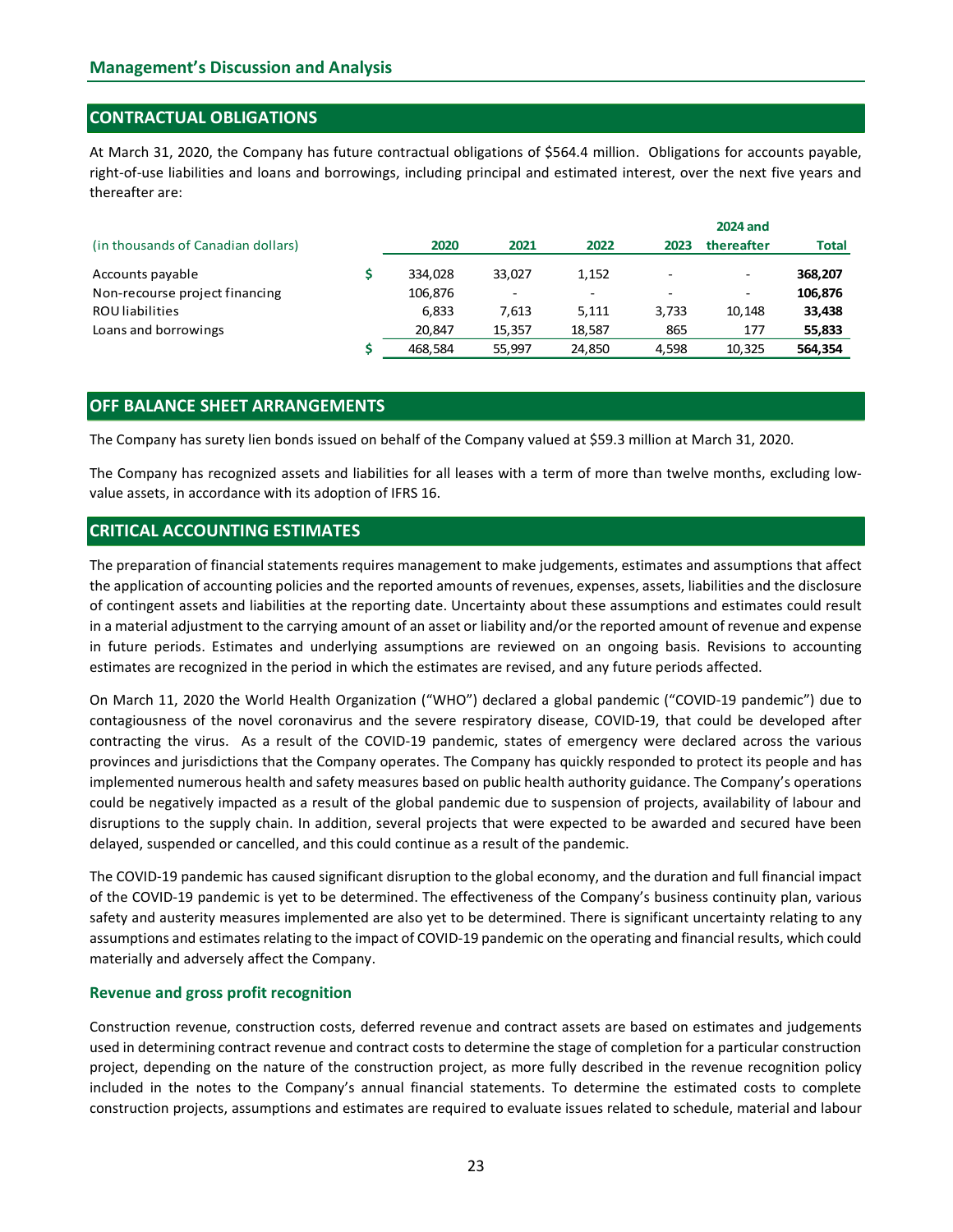costs, labour productivity, changes in contract scope and subcontractor costs. Due to the nature of construction, estimates can change significantly from one accounting period to the next.

The value of many construction contracts increases over the duration of the construction period. Change orders may be issued by our clients to modify the original contract scope of work or conditions. In addition, there may be disputes or claims regarding additional amounts owing as a result of changes in contract scope, delays, additional work or changed conditions. Construction work related to a change order or claim may proceed and costs may be incurred in advance of final determination of the value of the change order. As many change orders and claims may not be settled until the end of the construction project, significant increases or decreases in revenue and income may arise during any particular accounting period, applying the new revenue recognition policy under IFRS 15.

# **Provisions**

Provisions involve the use of estimates, as determined by management. Estimates and assumptions are required to determine when to record and measure a provision in the financial statements for legal and warranty claims. The outcomes can differ significantly from the estimates used in preparing the financial statements resulting in required adjustments to expenses and liabilities.

# Asset impairments

Impairment testing is performed annually or earlier, if a triggering event occurs, for indefinite-lived intangible assets and goodwill resulting from business combinations, by comparing the recoverable amount of the cash generating unit ("CGU"), or groups of CGUs to its carrying amount. The recoverable amount of the CGU is determined based on a value in use calculation. There is significant amount of uncertainty with respect to the estimates of recoverable amounts of the CGUs' assets given the necessity of making key economic projections which employ the following key assumptions: future cash flows, growth opportunities, including economic risk assumptions, estimates of achieving key operating metrics and the discount rate.

# CONTROLS AND PROCEDURES

#### Disclosure Controls and Procedures

Based on their evaluations as of March 31, 2020, the President and Chief Executive Officer ("CEO") and the Chief Financial Officer ("CFO") have concluded that the Company's disclosure controls and procedures are effective in providing reasonable assurance that information relating to the Company which is required to be disclosed in reports filed under provincial and territorial securities legislation is accumulated, summarized and communicated to the Company's senior management, including the CEO and the CFO of the Company, as appropriate, to allow timely decisions regarding required disclosure.

#### Internal Control over Financial Reporting

The Company's management is responsible for designing and maintaining adequate internal control over financial reporting for the Company. All internal control systems, no matter how well designed, have inherent limitations; therefore, even those systems determined to be effective can provide only reasonable assurance with respect to financial statement preparation and presentation.

As of March 31, 2020, under the supervision of and with the participation of management, including the CEO and CFO, internal controls over financial reporting have been designed to provide reasonable assurance regarding the reliability of financial reporting and the preparation of the consolidated financial statements for external purposes in accordance with IFRS.

There have been no material changes in the Company's internal control over financial reporting during the three-month period ended March 31, 2020 that materially affected, or are reasonably likely to materially affect, the Company's internal control over financial reporting.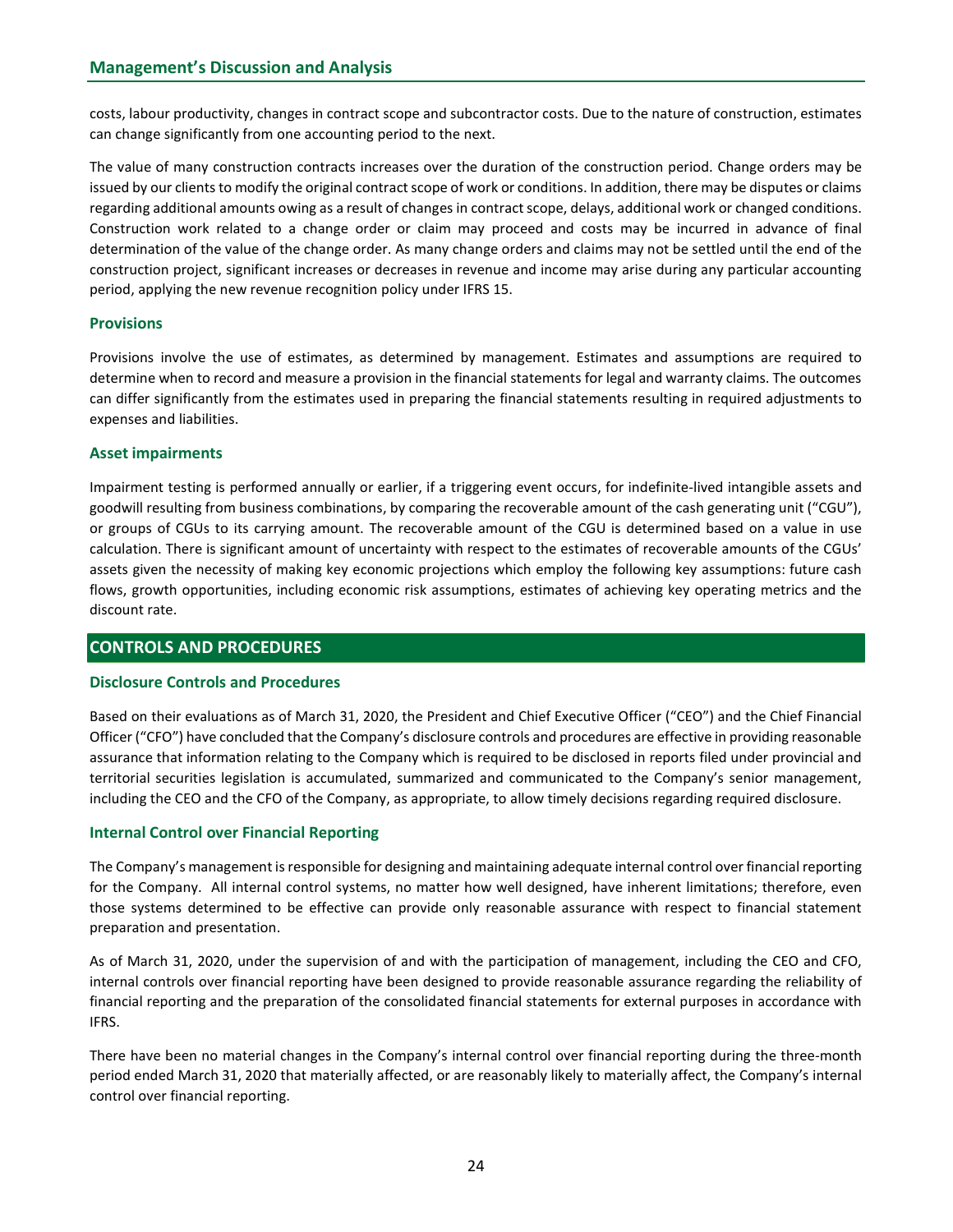### RISKS RELATING TO THE BUSINESS

The following discussion addresses the more significant risk factors relating to the business. For a detailed discussion of all risk factors relating to the business, refer to the Company's most recently filed Annual Information Form dated March 10, 2020, which is available through the System for Electronic Document Analysis and Retrieval (SEDAR) at www.sedar.com.

#### Ability to Hire and Retain Qualified and Capable Personnel

The success of Bird is highly influenced by the efforts of key management, technical, project and business development personnel. The loss of the services of any of Bird's key management personnel could negatively impact Bird. The future success of Bird also depends heavily on its ability to attract, retain and develop high-performing personnel in all areas of its operations.

Most firms throughout the construction industry face this challenge and, accordingly, competition for professional staff is intense. If Bird ceases to be seen by current and prospective employees as an attractive place to work, it could experience difficulty in hiring and retaining an adequate level of qualified staff. This could have an adverse effect on current operations of Bird and would limit its prospects and impair its future success.

#### Economy and Cyclicality

Activity within the construction industry is generally tied to the state of the economy. Thus, in periods of strong economic growth, capital spending will generally increase and there will be more and better quality opportunities available within the construction industry. Investment decisions by our clients are based on long-term views of the economic viability of their current and future projects, sometimes based upon the clients' view of the long-term prices of commodities which are influenced by many factors. If our clients' outlook for their current and future projects is not favourable, this may lead them to delay, reduce or cancel capital project spending and may make them more sensitive to construction costs. A prolonged downturn in the economy could impact Bird's ability to generate new business or maintain a backlog of contracts with acceptable margins to sustain Bird through such downturns.

As noted above, Bird attempts to insulate itself in various ways from the effects of negative economic conditions through diversification of the sources of the Company's earnings; however, there is no assurance that these methods will be effective in insulating Bird from a downturn in the economy. Furthermore, as a result of increased demand in certain regions or industry sectors, the Company has, in the past, earned above-average margins on particular projects. There is also no assurance that above-average margins that may have been generated on historical contracts can be generated in the future.

The Company has a 50% interest in Stack, which is based in China. There is uncertainty around how the recent geopolitical tensions between China and Canada may affect the Company's investment.

In addition, there is uncertainty around how the recent public health crisis created by COVID-19 that surfaced in Wuhan, Hubei Province, China may affect the Company, including our contractual commitments, supply chain and labour force. Generally, to the extent that a severe public health emergency negatively affects the economy due to availability of labour or impacts to the supply chain, Bird's business may also be affected.

#### PPP Project Risk

Bird is active in the PPP market. Bird's role in these projects is typically to provide design-build services to a concession that is formed to provide design, construction, financing, and management and/or operations to a public authority. Typical in the design-build contract format are performance guarantees and design-build risks. Moreover, the performance guarantees on PPP projects often include responsibility for the energy performance of the facility and achievement of environmental standards. If Bird fails to meet the required standards, it may be liable for substantial penalties and damages.

The PPP design-build contracts entered into by Bird also typically require Bird to pay significant liquidated damages and/or other penalties and damages if the projects are not completed on schedule.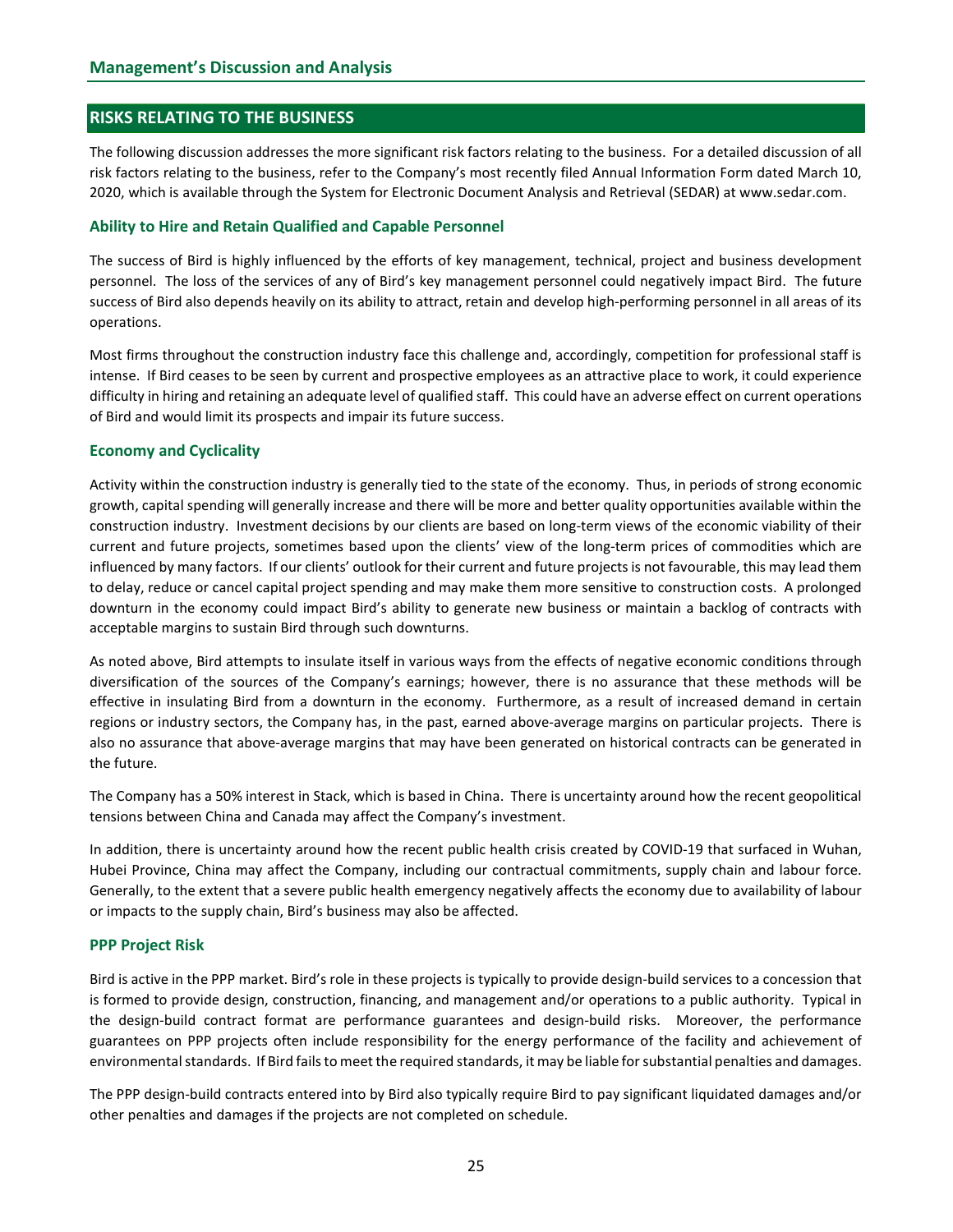The PPP procurement model also typically results in the transfer of certain risks to the contractor beyond what would be the case for a similar facility under a conventionally non-PPP procurement model. These include responsibility and potential liability for matters such as changes in law and certain force majeure and delay events. In addition, if Bird's contract was terminated for cause, the Company would be exposed to substantial liability for breakage costs to the concession and its lenders.

The security required to support the obligations that the Company undertakes on these projects typically includes substantial letters of credit which may be drawn upon in the event the Company fails to meet its obligations.

# Design Risks

While many contracts entered into by Bird are for construction or construction services only, certain contracts are undertaken on a design-build basis, under which Bird is responsible for both design and construction of the project, which adds design risk assumed by Bird. While Bird subcontracts all of the design scope in such design-build contracts to reputable designers, there is generally not a full transfer of design-related risks. These risks include design development and potential resulting scope creep, delays in the design process that may adversely affect the overall project schedule, and design errors and omissions.

To manage these risks, Bird manages and oversees the design process, coordinates the design deliverables with the construction process and, for significant design-build projects, purchases errors and omissions insurance.

#### Ability to Secure Work

Bird generally secures new contracts either through a competitive bid process or through negotiation. Awards in both the public and private sectors are generally based upon price, but are also influenced and sometimes formally based on other factors, such as the level of services offered, safety record, construction schedule, design (if applicable), project personnel, the consortium, joint venture and subcontractor team, prior experience with the prospective client and/or the type of project, and financial strength including the ability to provide bonds and other contract security.

In order to be afforded an opportunity to bid for large projects and in the PPP market, a strong balance sheet measured in terms of an adequate level of working capital and equity is typically required. Bird operates in markets that are highly competitive and there is constant pressure to find and maintain a competitive advantage. In the current economic climate, competition is intense. This presents significant challenges for the Company. If those competitive challenges are not met, Bird's client base could be eroded or it could experience an overall reduction in profits.

A decline in demand for Bird's services from the private sector could have an adverse impact on the Company if that business could not be replaced within the public sector. A portion of Bird's construction activity relates to governmentfunded institutional projects. Any reduction in demand for Bird's services by the public sector, whether as a result of funding constraints, changing political priorities or delays in projects caused by elections or other factors, could have an adverse impact on the Company if that business could not be replaced within the private sector.

Government-funded projects also typically have long and sometimes unpredictable lead times associated with government review and approval. The time delays associated with this process can constitute a risk to general contractors pursuing these projects. Certain government-funded projects, particularly PPP and alternative finance projects, may also require significant bid costs which can only be recovered if Bird is the successful bidder. A number of governments in Canada have procured a significant value of projects under a PPP and/or alternative finance contract format, which is an attractive market for the Company. A reduction in the popularity of this procurement method or difficulties in obtaining financing for these projects would have negative consequences for Bird.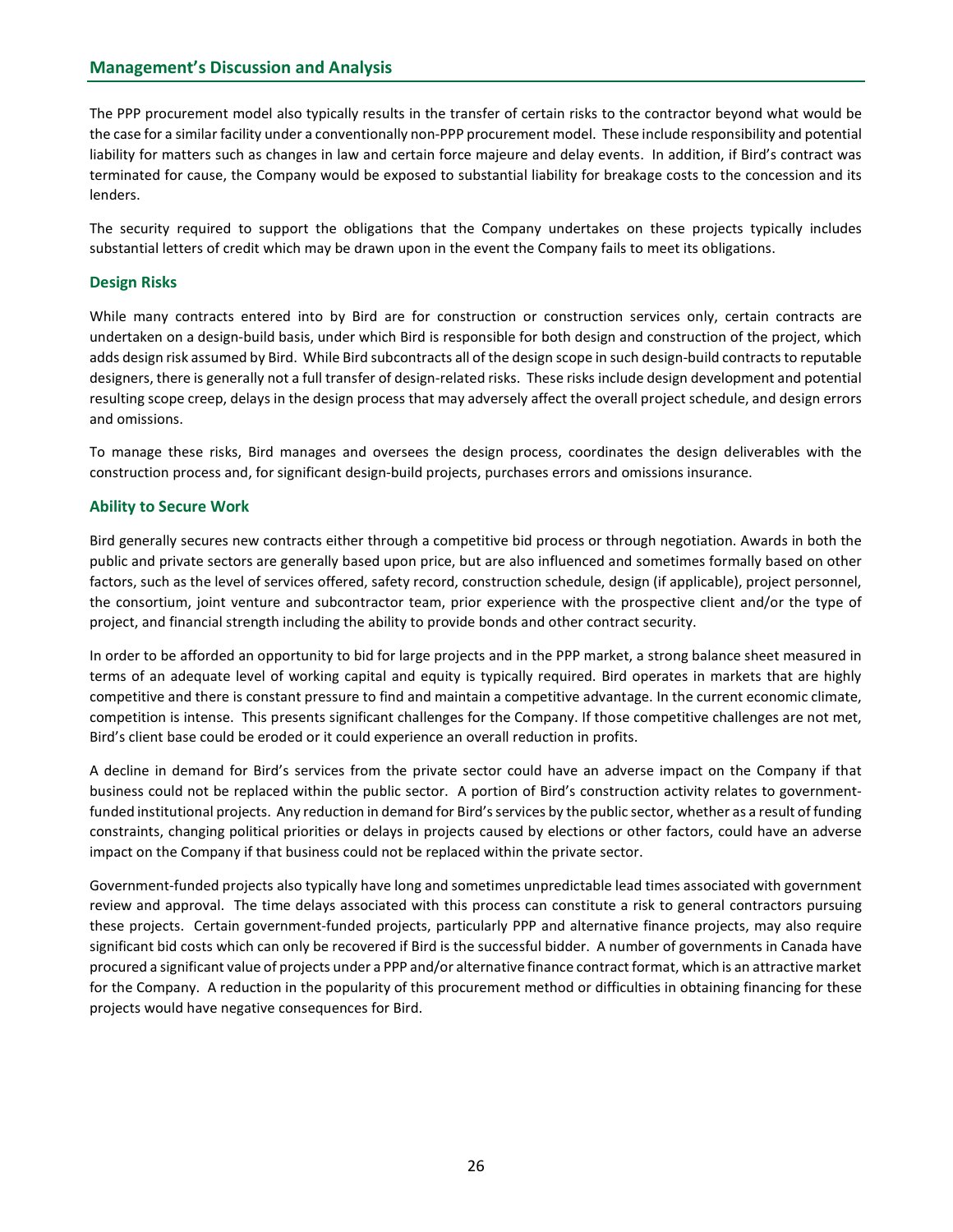# Performance of Subcontractors

Successful completion of a contract by Bird depends, in large part, on the satisfactory performance of its subcontractors who are engaged to complete the various components of the work. Subcontractor defaults tend to increase during depressed market conditions. If subcontractors fail to satisfactorily perform their portion of the work, Bird may be required to engage alternate subcontractors to complete the work and may incur additional costs. This can result in reduced profits or, in some cases, significant losses on the contract and possible damage to Bird's reputation.

In addition, the ability of Bird to bid for and successfully complete projects is, in part, dependent on the availability of qualified subcontractors and trades people. Depending on the value of a subcontractor's work, Bird may require some form of performance security and achieves this through the use of surety bonds, subcontractor default insurance or other forms of security from the subcontractor to mitigate Bird's exposure to the risks associated with the subcontractor's performance and completion. A significant shortage of qualified subcontractors and trades people or the bankruptcy of a subcontractor could have a material impact on Bird's financial condition and results of operations.

# Competitive Factors

Bird competes with many international, national, regional and local construction firms. Competitors often enjoy advantages in a particular market that Bird does not have, or they may have more experience or a better relationship with a particular client. On any given contract bid or negotiation, Bird will attempt to assess the level of competitive pressure it may face and it will attempt to neutralize or overcome any perceived advantage that its competitors have. Depending on this assessment, Bird will decide whether or not to pursue a contract. In addition, this assessment bears directly on decisions that Bird will make, including what level of profit can be incorporated into its contract price and what personnel should be assigned to the contract. The accuracy of this assessment and the ability of Bird to respond to competitive factors affect Bird's success in securing new contracts and its profitability on contracts that it does secure.

# Estimating Costs and Schedules/Assessing Contract Risks

The price for most contracts performed by Bird is based, in part, on cost and schedule estimates that are subject to a number of assumptions. Erroneous assumptions can result in an incorrect assessment of risks associated with a contract or estimates of project costs and schedules that are in error, potentially resulting in lower than anticipated profit or significant loss. All significant cost and schedule estimates are reviewed by senior management prior to tender submission in an attempt to mitigate these risks.

#### Maintaining Safe Work Sites

Despite the Company's efforts to minimize the risk of safety incidents, they can occur from time to time and, if and when they do, the impact on Bird can be significant. Bird's success as a general contractor is highly dependent on its ability to keep its construction work sites and offices safe and any failure to do so can have serious impact on the personal safety of its employees and others. In addition, it can expose Bird to contract termination, fines, regulatory sanctions or even criminal prosecution.

Bird's safety record and worksite safety practices also have a direct bearing on its ability to secure work, particularly in the industrial sector. Certain clients will not engage particular contractors to perform work if their safety practices do not conform to predetermined standards or if the general contractor has an unacceptably high incidence of safety infractions or incidents.

Bird adheres to very rigorous safety policies and procedures which are continually reinforced on its work sites and offices. Management is not aware of any pending health and safety legislation or prior incidents which would be likely to have a material impact on any of Bird's operations, capital expenditure requirements, or competitive position. Nevertheless, there can be no guarantee with respect to the impact of future legislation or incidents.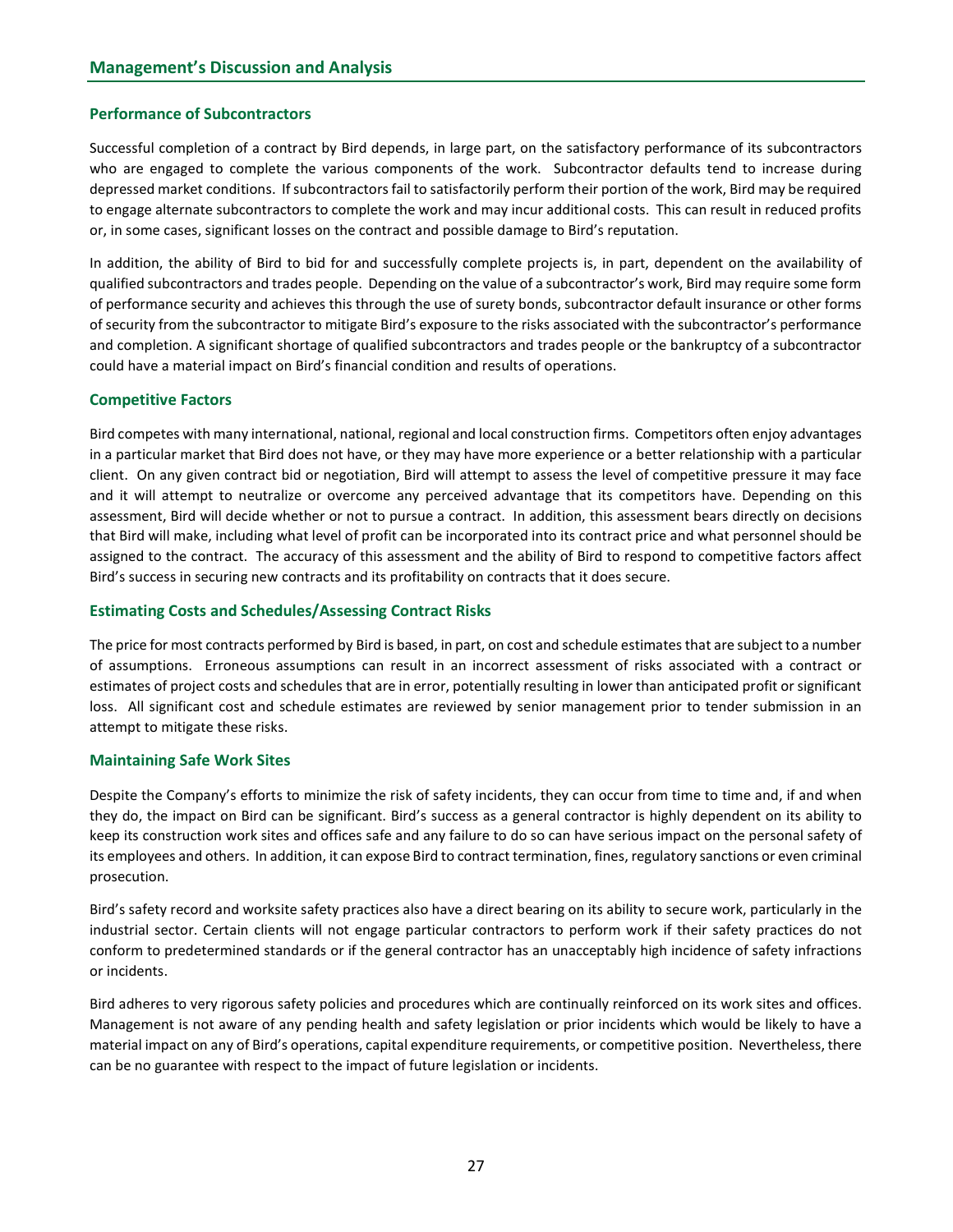#### Accuracy of Cost to Complete Estimates

As Bird performs each construction contract, costs are continuously monitored against the original cost estimates. On at least a quarterly basis, a detailed estimate of the costs to complete a contract is compiled by Bird. These estimates are an integral part of Bird's process for determining construction revenues and profits and depend on cost data collected over the duration of the project as well as the judgments of Bird's field and office personnel. To the extent that the costs to complete estimates are based on inaccurate or incomplete information, or on faulty judgments, the accuracy of reported construction revenues and profits can be compromised. Bird has adopted many internal control policies and procedures aimed at mitigating exposure to this risk.

#### Work Stoppages, Strikes and Lockouts

Bird is signatory to a number of collective bargaining agreements. Future negotiation of these collective bargaining agreements could increase Bird's operating expenses and reduce profits as a result of increased wages and benefits. Failure to come to an agreement in these collective bargaining negotiations or those of its subcontractors and suppliers or government agencies could result in strikes, work stoppages, lockouts or other work action, and increased costs resulting from delays on construction projects. A strike or other work stoppage is disruptive to Bird's operations and could adversely affect portions of its business, financial position, results of operations and cash flows.

#### Adjustments and Cancellations of Backlog

The performance of the Company in a period depends significantly on the contribution from projects in its backlog. There can be no assurance that the revenues or profits included in backlog at any point in time will be realized. Contract suspensions, reductions and cancellations, which are beyond the control of Bird, do occur from time-to-time in the construction industry. Customers may have the right to suspend, cancel or reduce the scope of their contracts with Bird and, though Bird generally has a contractual right to be reimbursed for certain costs, it typically has no contractual rights to the total revenue or profit that was expected to be derived from such projects. These reductions could have a material adverse impact on future revenues and profitability.

#### Information Systems and Cyber-security Risk

The Company relies on information technology to manage, process, store and transmit electronic information. Complete, accurate, available and secure information is vital to the Company's operations and any compromise in such information could result in improper decision making, inaccurate or delayed operational and/or financial reporting, delayed resolution to problems, breach of privacy and/or unintended disclosure of confidential information. Failure in the completeness, accuracy, availability or security of the Company's information systems, the risk of system interruption or failure during system upgrades or implementation, or a breach of data security could adversely affect the Company's operations and financial results.

In addition, cyber-security incidents relating to the Company's information technology systems may disrupt operations and impact operating results. The COVID-19 pandemic in 2020 has caused an elevated risk and threat actors may attempt to exploit businesses while there is general instability during the COVID-19 pandemic.

Cyber-security incidents may occur from a range of techniques, from phishing or hacking attacks to sophisticated malware, hardware or network attacks. While the Company has implemented systems, policies, procedures, practices, hardware and backups designed to prevent and limit the effect of cyber-security attacks, there can be no assurance that these measures will be sufficient to prevent, detect or address the attacks in a timely matter or at all. A successful cyber-attack may allow unauthorized interception, destruction, use or dissemination of the Company's confidential information, which could have a material adverse effect on the business. In the fall of 2019, Bird Construction responded to a cyber incident that resulted in the encryption of Company files. Bird continued to function with no business impact, as management worked with leading cyber security experts to restore access to the affected files. At the time, the Company disclosed the incident on our website and notified appropriate authorities.